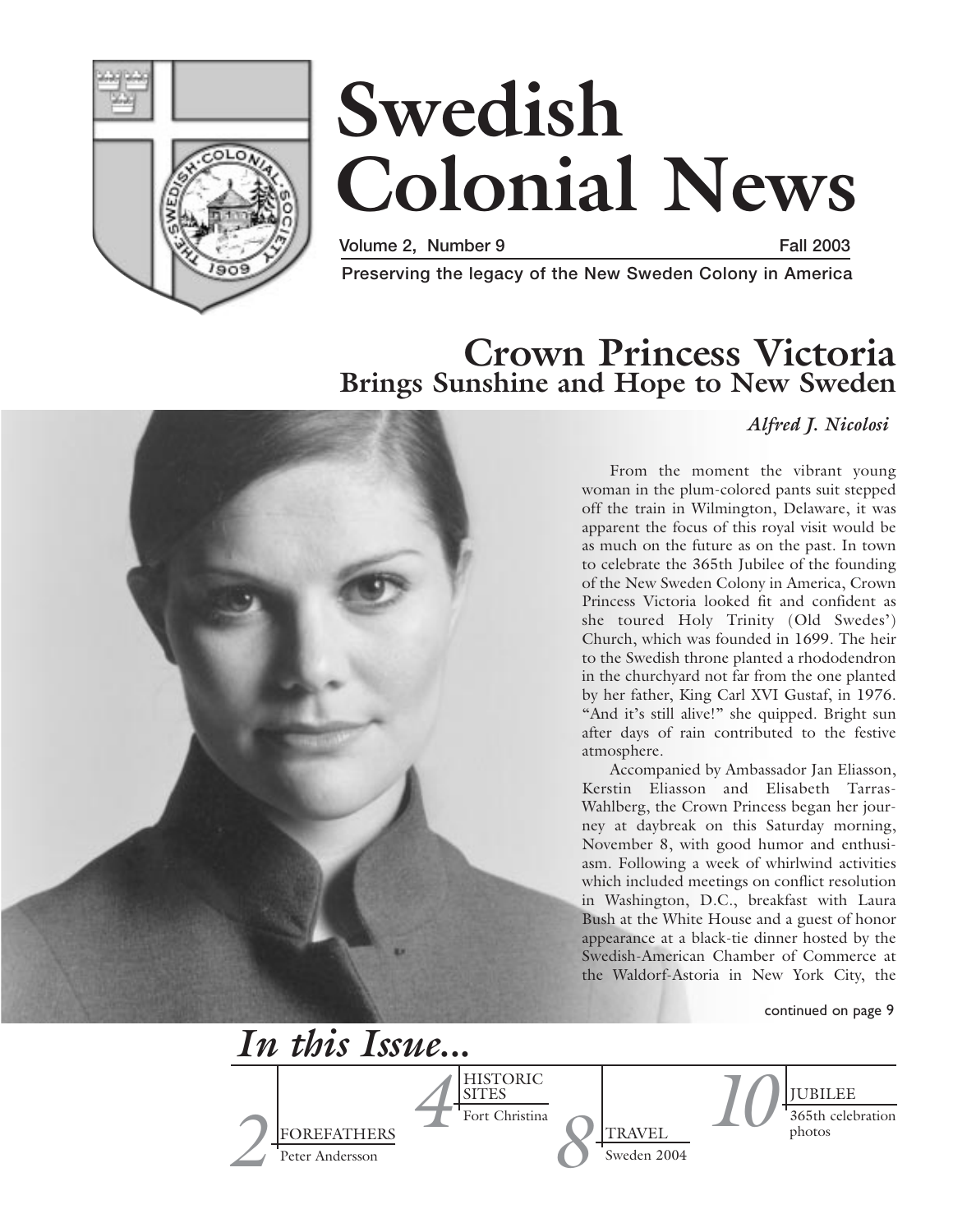# **Peter Andersson of Siamensing and his Longacre Descendants**

**QUESTION:** What is the connection between Anders Olsson, a resident of Gothenburg, Sweden, in 1639, and the 1.8 billion Indian Head pennies produced by the Philadelphia Mint between 1859 and 1909?

**ANSWER:** The Swedish Longacre family.

Anders Olsson was at the docks when his son, Peter Andersson, went on board the Kalmar Nyckel on its second voyage to New Sweden in the fall of 1639. The lad had agreed to try his luck in America and had been hired as a laborer by the New Sweden Company at a wage of four Riksdaler per month (10 Dutch guilders). Among his shipmates were several other new settlers who would become his friends and neighbors in future years – Peter Gunnarsson (Rambo), Sven Gunnarsson, Peter Larsson (Cock), Anders Svensson Bonde (Boon) and Anders Larsson Dalbo. After his arrival in America, Peter Andersson sent part of his wages (20 Riksdaler) home for the use of his father, Anders Olsson.

Initially, Peter Andersson probably worked for Commander Peter Hollender Ridder, but when Governor Johan Printz replaced Ridder in 1643, Peter Andersson was among the settlers chosen by Printz to help him at his Printzhof estate on Tinicum Island. The 1644 census of the New Sweden Colony reported that Peter was employed cutting hay and sailing with the Governor on his little yacht. By 1648 Peter Andersson was shown as the skipper of the Governor's yacht.

When Governor Printz returned to Sweden on a Dutch ship in 1653, Peter Andersson was among his entourage. After arriving in Amsterdam, Peter collected 50 guilders of his back pay from the Swedish ambassador in April 1654. He then proceeded to Sweden where he collected additional back pay on 24 May 1654.

During his year and a half in Sweden, Peter Andersson not only collected the balance of his wages but also agreed to return to the colony, for which he was advanced two months' wages. More important, he also found a wife. The new

couple were among the passengers on the *Mercurius*, which headed out to sea on 25 November 1655.

After three months at sea the *Mercurius* arrived before former Fort Trinity (New Castle) on 13 March 1656, only to find that the Swedish colony was now in Dutch hands. At first, the Dutch refused to allow the ship to unload its passengers and cargo. However, the native Indians interceded and the *Mercurius* finally went upriver and discharged its passengers and cargo at Tinicum Island.

Peter Andersson and his wife joined three of his old colleagues (Peter Rambo, Sven Gunnarsson and Anders Dalbo) at the village of Kingsessing in present West Philadelphia. In May 1660, Peter Andersson successfully represented the residents of Kingsessing in their effort to prevent the Dutch from ordering all the Swedes to live in one protected community. The Swedes did not believe they needed any protection from the local Indians.

In 1664 when Peter Rambo moved to Passyunk, Peter Andersson acquired Rambo's one-quarter interest in Kingsessing. However, Peter also eyed land adjoining the Schuylkill River and settled there on a tract named Siamensing. A 1677 tax list showed him then residing at Siamensing with one other tydable male (aged 16-60), namely his son. Peter Andersson probably died the following year.

Peter's widow, Gunilla, then married Henry Jones, a Welsh hatter. She appeared in the Upland Court in a lawsuit against Jonas Nilsson in 1680, accusing the latter of having wrongfully taken some of Peter Andersson's land at Kingsessing, and won her case. The will of Henry Jones, dated 8 October 1683 and witnessed by Peter Rambo, gave a legacy to his nephew in Wales and left the balance of his estate to Gunilla.

### **Anders Petersson Långåker**

The only known child of Peter Andersson was Anders Peterson, who was described as 26 years old in a census taken in the spring of 1683. This suggests that he was born during the year following the arrival of the *Mercurius* in America. He married c. 1680 Magdalena, one of six daughters of Peter Larsson Cock.

Anders Petersson inherited his father's lands at Kingsessing and Siamensing. In 1680 the Upland Court granted him an additional 100 acres adjoining Siamensing. He then sold his Kingsessing land to his brother-in-law Lasse Cock, who resold it to James Hunt, an

continued on page 14

*due Ronny O. Bodine of Columbus, GA, and Ray Longacre of Ephrata, PA, for their research contributions on Longacre descendants.*

*Acknowledgments are*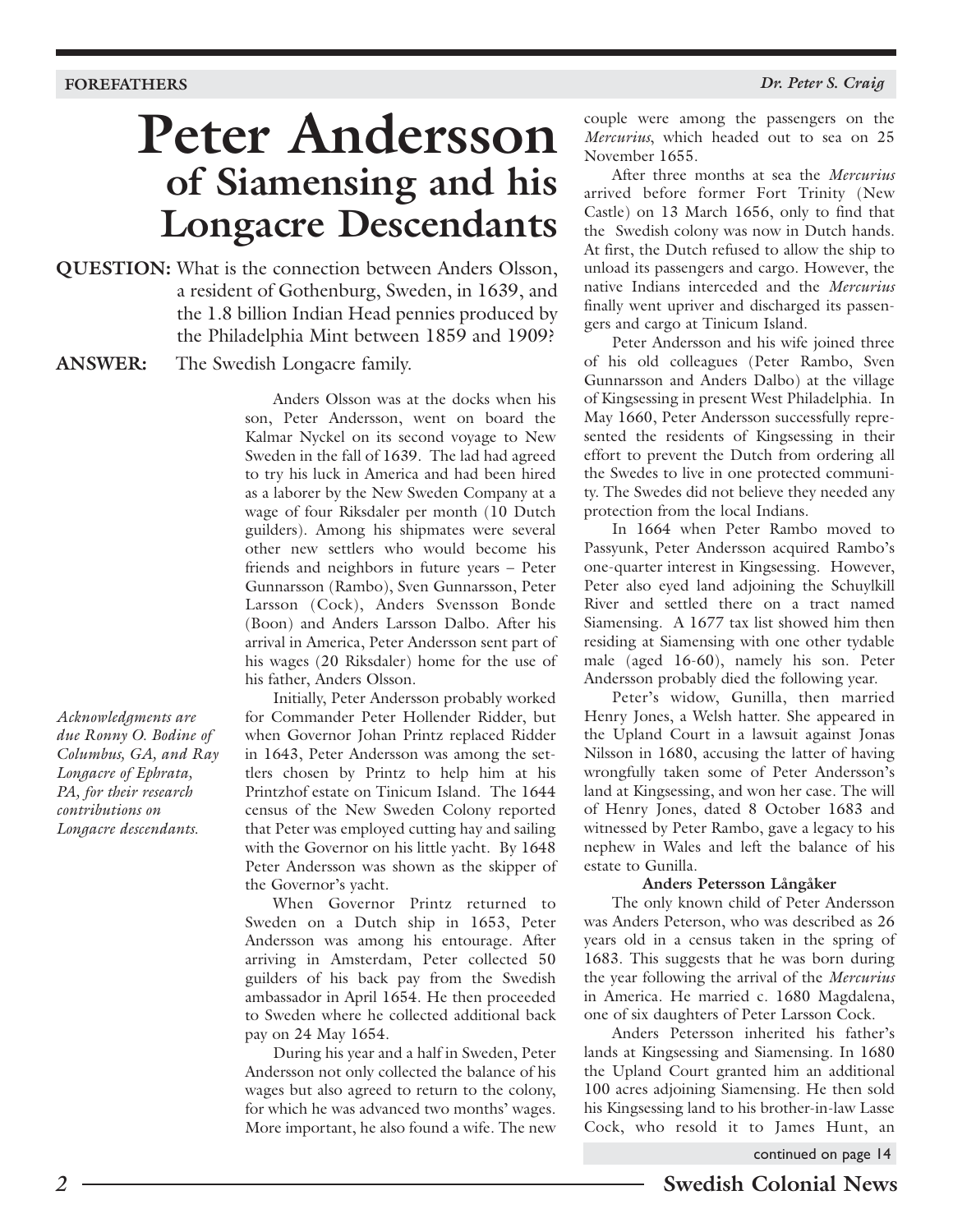### **GOVERNOR'S LETTER**

December 2003

Dear Friends of New Sweden,

The 12 months just ending will be recorded as a banner year in the history of New Sweden and the Swedish Colonial Society. Highlights include:

- 365th Jubilee Celebration The year 2003 marked the 365th anniversary of the founding of the New Sweden Colony in 1638. We celebrated this Jubilee in Spring with a children's event at Trinity Church in Swedesboro, NJ. Crossing the Delaware River, the Jubilee continued with a grand tour of historic New Sweden sites including Holy Trinity Church, Ft. Christina and the Kalmar Nyckel in Wilmington and the American Swedish Historical Museum in Philadelphia. Two days of celebrations culminated in the Grand Ballroom of the Hotel du Pont where our honored guests, Ambassador of Sweden Jan Eliasson, Stockholm Lord Mayor Barry Anderson and Wilmington Mayor James Baker, assisted in the unveiling of the recently discovered and newly-restored paintings of Rev. Erik Björk and his wife, Christina Stalcop.
- Swedish Colonial News The Society's publication efforts have reached new heights of excellence. This 20-page, bi-annual newsletter features events and discoveries of interest to students of the colonial history of our nation and every issue contains a Forefather profile of a colonial ancestor and his or her family.
- www.ColonialSwedes.org In 2003, more than 94,000 people visited our web site and generated nearly 540,000 hits, making this digital guide the unquestioned global resource for news and information about the New Sweden Colony in America.
- Conferences & Celebrations In Fall, the Society co-sponsored two history events. The Third Annual New Sweden History Conference went on the road to explore the fascinating story of Trinity Church in Swedesboro, NJ, and help celebrate the 300th anniversary of that venerable institution. At the Philadelphia Cathedral, 300 people joined together to celebrate the anniversary of Justus Falckner's ordination in a joint Lutheran/Episcopal ceremony that also witnessed the historic gathering of the clergy of the original Old Swedes' Churches.
- Royal Visit The highlight of the 365th Jubilee year was the honor of a visit by Crown Princess Victoria. Her Royal Highness received special welcomes from Chiefs of the Lenape tribes of New Jersey and Delaware and toured New Sweden heritage sites in Wilmington before visiting the American Swedish Historical Museum to present the Spirit of Raoul Wallenberg Award to Dr. Haruun Ruun, this year's recipient.

All indications are that 2004 will continue the Society's record of accomplishment:

- We are hopeful that the historic 7th Street Peninsula in Wilmington will be recognized as a National Park by the federal government.
- In Spring, the Society returns to Philadelphia's Olde City for a Forefather's Luncheon featuring colonial fare in authentic surrounding and the presentation of the newest group of Society Fellows.
- Summer 2004 will see a contingent from New Sweden visit Göteborg and Stockholm with stops at historic sites in-between.
- In Fall, an expanded group of sponsors will present the Fourth Annual New Sweden History Conference in Wilmington, where we will focus our attention on the contributions of our Native Americans.

I thank all those who worked so hard to shine the spotlight on the New Sweden Colony in America. Much important work has been done, but much remains to be accomplished. Together, we will make 2004 another year for the record books.

Best wishes,

Ronald Hendrickson



Ronald Hendrickson

ROBERT MOULES PHOTOGRAPHY

# **2003: A Banner Year!**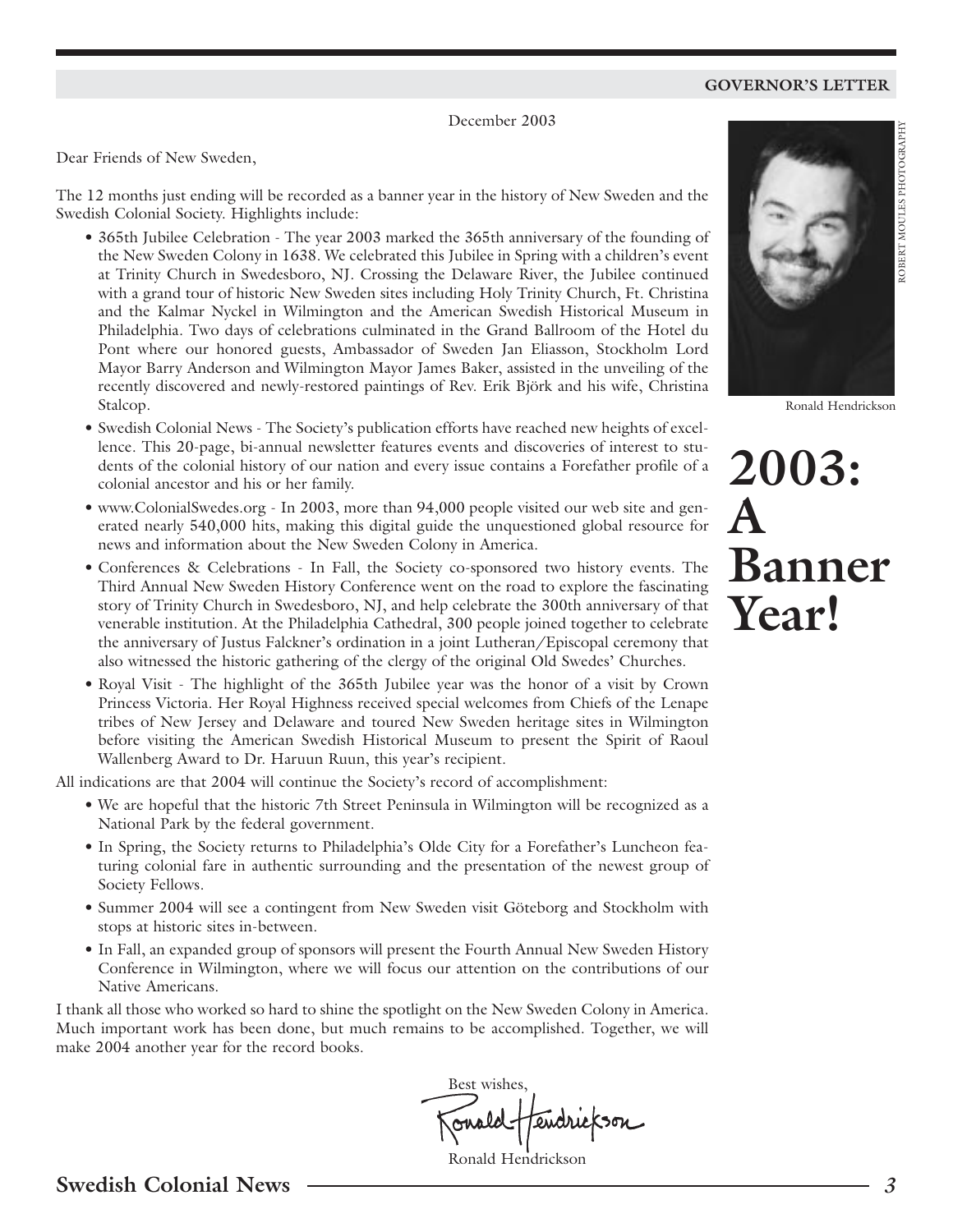#### **HISTORIC SITES**

### *Kim-Eric Williams*

# **A Plea for Fort Christina**

Senator Thomas Carper of Delaware is now considering a number of proposals for a National Park to be located some place in the state. Delaware is the only state that has no federal park of any sort. Members of the Swedish Colonial Society are encouraged to support the petition of the City of Wilmington for a National Park to be located on the 7th Street Peninsula. This is the only colonial site that is multi-ethnic. New England, the Carolinas, Maryland and Virginia were English. New Amsterdam was Dutch. Florida was Spanish. But here in Wilmington we had Swedes, Finns, Dutch and Native Indians living together.

Some of us celebrated Thanksgiving a few weeks ago, but how many of us are Puritans? As a descendant of the colonial Swedes, I don't have much in common with the New Englanders. One of my ancestors, Carl Christopherson Springer, was brought to this country as an indentured white slave and had to serve for five years in Virginia before reaching freedom in Delaware. New Sweden was a sign of freedom for him and hundreds of his Swedish countrymen who needed a new start in life. Interestingly enough, the same "Rocks"



beside which the Swedes landed in 1638 were also the location of a vital stop on the Underground Railroad in the 19th century. We have records that black slaves were landed by ship at the "Swede Rocks" and were then spirited across the Mason-Dixon line.

So this site is important as the first European settlement in the Delaware Valley and as the only example of a colony where the Indians were treated justly. While Plymouth may have a statue of Massasoit, the later Pequot Wars brought shame to the English colonists. Both the English and the Dutch murdered the Indians and attempted to expel them

from the land. But in Delaware it was different. Here, Swedes, Finns and Dutch lived together in harmony. No Indian massacres occurred and no Europeans were murdered. The Lenape said of the Swedes that they are "our brothers." This atypical story of harmony needs to be told. It was the model for William Penn and continued to function until after Penn's death when his sons gave up their father's ideas and sold the land that belonged to Indians to incoming Europeans.

On the 7th Street Peninsula lies one of the greatest American archeological opportunities of this century. The original Ft. Christina from 1638 has yet to be identified, along with its buildings, cemetery and church from 1640. Rebuilding the fort at its original location and providing some examples of later log cabins, which the Swedes and Finns introduced to America, would make the whole story come alive. They can't do this anyplace else. There is no chance of recreating New Amsterdam with all of the skyscrapers in Manhattan, and considering the miserable record of the Dutch with the Native Americans, perhaps it is as well. But in Wilmington we have no major development that would impede the development of a national historical park. Holy Trinity Church is there from 1698, as is perhaps the oldest stone house in the Thirteen Colonies, the Hendrickson House, and the magnificent replica ship, *Kalmar Nyckel*. A small colonial history museum already attracts school children to the site. But lacking the means to really tell the story, millions who live within two hours drive of Wilmington have never guessed that such an important story is just waiting to be told. The Peninsula could become an historic destination that would operate year-round and draw tourists to the city and state, connecting with the commercial and environmental Christina Riverfront Development already in process at the other end of the city.

This is a unique opportunity to tell the multi-ethnic story of America, a sign of what we can be as a pluralistic land. We have the exciting story of the Indians, the settlement of the Swedes, the coming of the Dutch and English, and the Underground Railroad all in one location. It is possible that we will learn more about the free Africans in New Sweden, such as Black Anthony who was the captain of Governor Printz' yacht. And there is a whole other story in the extensive shipbuilding industry that was carried out on the 7th Street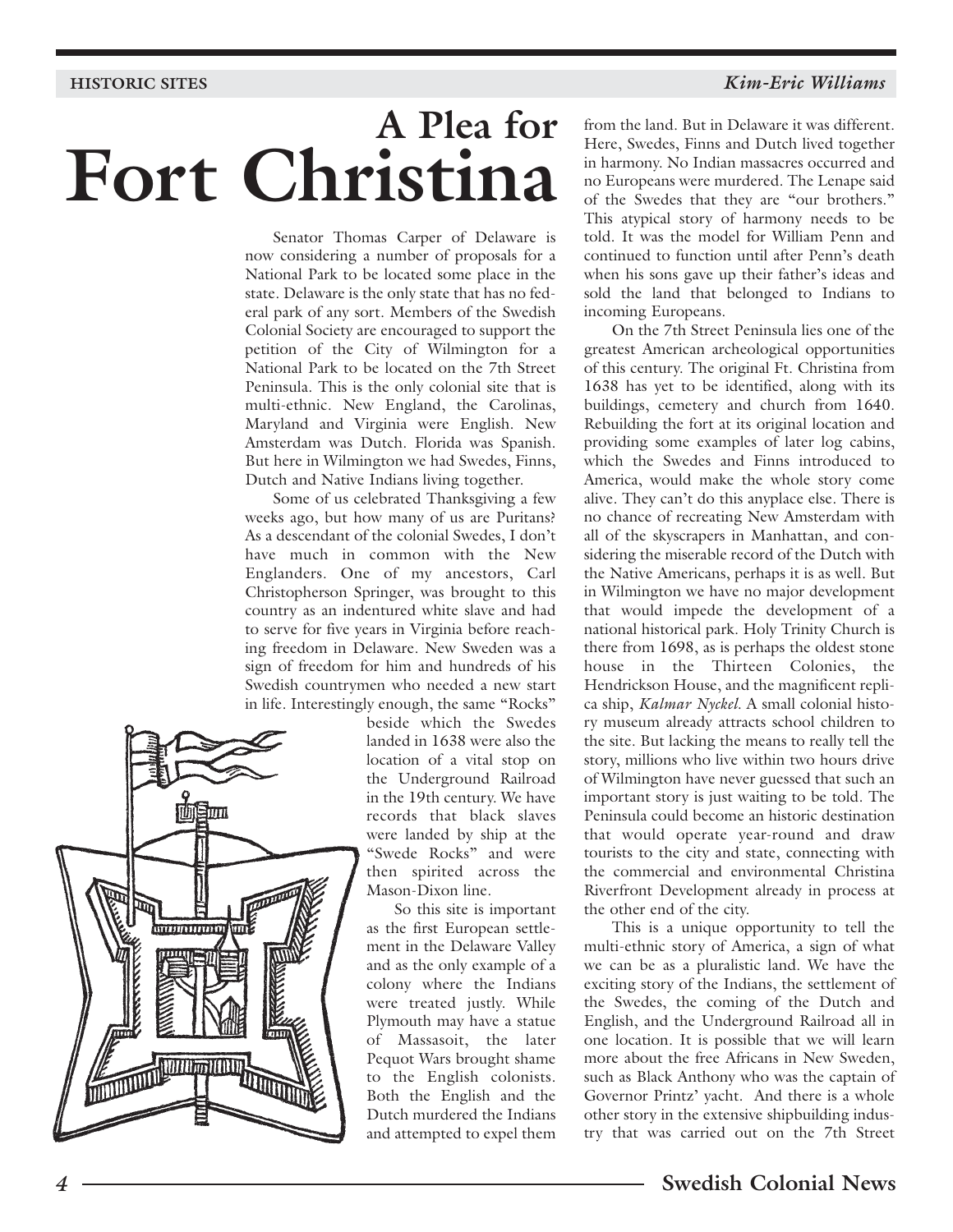#### **HISTORIC SITES**

J.J. WALKER

J.J. WALKER

peninsula in the 19th century, earning the nickname for the Christina River as "America's Clyde." It is a rich and varied site, perfectly located to support and enhance the unparalleled history of Delaware.

The November Council meeting of the Swedish Colonial Society unanimously voted to support a National Park at "The Rocks" and wrote to Senator Carper expressing their approval. Yet many more letters and calls are needed to show the good Senator that this historic site in particular needs federal protection and development. Letters and calls should be directed to:

Senator Thomas Carper 3021 Federal Building 844 King Street Wilmington, DE 19801 (302) 573-6291

The Senator must decide among the many competing proposals in the next few weeks, so it is important for many people to call and write to him with their support for the 7th Street peninsula location. If the Ft. Christina site is chosen, there will still have to be a feasibility study and then a special act of Congress after the study is complete.

Swede Rocks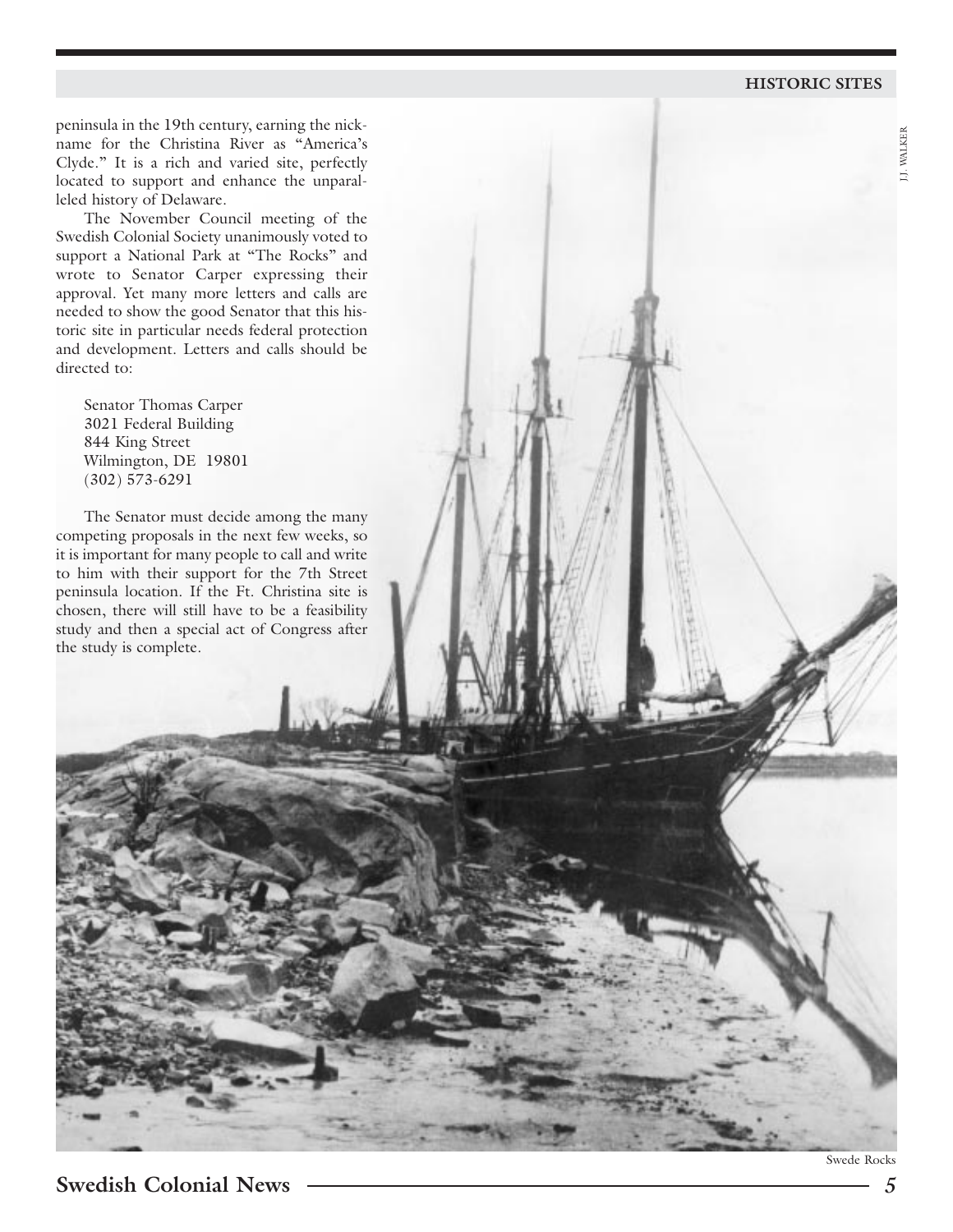### **CELEBRATIONS** *Alfred J. Nicolosi*

# **Tercentenary of Justus Falckner's Ordination Celebrated at Philadelphia Cathedral**

With Thanksgiving, that quintessential American holiday, only a few days away, the mood of the 300 people gathered at Philadelphia Cathedral on a warm autumn day to celebrate the life of Justus Falckner (1672- 1723) was both reflective and joyful. In a world torn by religious strife and intolerance, participants reflected on their blessings, especially the gift of living in a country where the freedoms guaranteed by the First Amendment remain a



beacon to the world's oppressed, shining as brightly as the flame held aloft by Lady Liberty in New York Harbor.

Three centuries ago on November 24, 1703, when Swedish priests at Gloria Dei in Philadelphia ordained a German theology student to serve Dutch Lutheran congregations in New York and New Jersey, their ecumenical action acknowledged the diverse character of the population of the colonies.

As the church bells tolled on the Sunday afternoon of November 23, robust young actors with booming voices gave human faces to the first ordination of a Lutheran minister in America. *At the Door*, a chancel drama written by The Rev. Dr. Kim-Eric Williams, chief organizer of the event, brought to life the young Swedish priests and their candidate. A Swedish-American, Dan Folmar, ably portrayed the young Justus Falckner. Seminarians Darryl W. Kozak, Paul N. Miller and Margaret Lynn B. Kobb portrayed Superintendent Andreas Rudman, Pastor Erik Björk and his wife, Christina Stalcop, respectively.

Bishops Charles Bennison of the Diocese of Philadelphia and Roy G. Almquist of the Southeastern Pennsylvania Synod of the Lutheran Church participated in the special Lutheran/Episcopal service. The sermon was given by The Rt. Rev. Frederick Borsch, New Testament scholar and former Bishop of Los Angeles, now holder of the Chair of Anglican Studies at the Lutheran Theological Seminary at Philadelphia.

The Swedish Museum Singers, directed by Stephen Hackman, sang hymns of the colonial period, including *Rise, Ye Children of Salvation*, composed by Falckner while a student at Halle University, Germany, in 1697.

Re-enactors from Wilmington's New Sweden Centre lent an air of authenticity to the service.

"Falckner's ordination reminds us that the mission of the Church is always greater than nationalistic boundaries," said Kim-Eric Williams. "When the Spirit of God calls, people respond. Falckner and his faithful workers were vital in the survival of the faith when there was an extreme shortage of clergy."

"Nor should we forget that Falckner baptized a number of Africans and American Indians as members of his congregations," he added. "Falckner clearly saw the Gospel as a call to people of all nations, as evidenced by the founding of Zion Church in Oldwick, NJ, in 1714 in the home of a freed African whose chil-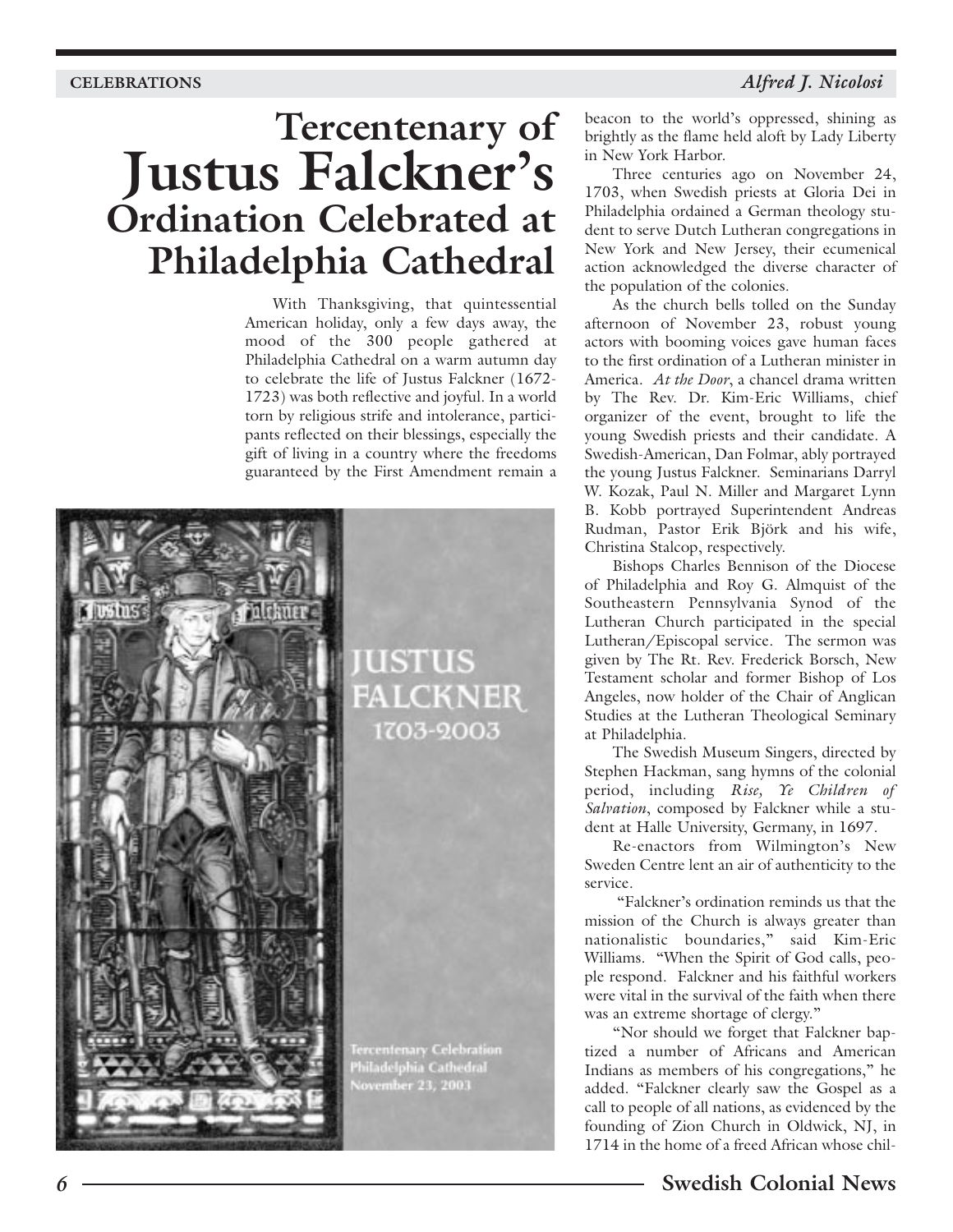#### **CELEBRATIONS**

dren he had baptized in Manhattan. Today, this is New Jersey's oldest continuing Lutheran congregation."

"The Philadelphia Cathedral was a magnificent venue to celebrate the 300th anniversary of Justus Falckner's ordination," said Ron Hendrickson, Governor of the Swedish Colonial Society. "I was happy to witness the gathering together of the clergy of the eight original Old Swedes' churches for the first time in 220 years. I hope we can make that a more regular occurrence."

Pastor Justus Falckner, beloved by his congregations, has been described by a noted Lutheran historian as "a man of excellent gifts, of fine acquirements, of lovely temper and of fervent disposition."

More information about this founding "saint" of American Christianity can be found in Dr. Williams' book, *The Journey of Justus Falckner*, published by the American Lutheran Publicity Bureau. It can be ordered for \$18, including shipping, from the following:

American Lutheran Publicity Bureau P.O. Box 327 Delhi, NY 13753

Telephone or Fax: 607-746-7511 Email: dkralpb@aol.com

- 1. Chancel drama *At the Door*, Seminarian Margaret Lynn B. Kobb (l.) as Christina Stalkop, Seminarian Paul Miller as Erik Björk, Dan Folmar as Justus Falckner and Seminarian Darryl W. Kozak as Superintendent Andreas Rudman. (Not pictured: Pr. Raymond Kvande as Sven Kåhlsberg, klockare at Gloria Dei Church.)
- 2. Seminarian Darryl W. Kozak (l.), Kim-Eric Williams, Chaplain of the Swedish Colonial Society and Bishop Charles Bennison.
- 3. Bishops Roy G. Almquist (l.) and Charles E. Bennison, both Swedish descendants.
- 4. Participating clergy (front l. to r.): Bishop Bennison, Diocese of Pennsylvania, The Episcopal Church; Pr. Raewynne Whiteley, Trinity, Swedesboro, NJ; Bishop Almquist, Southeastern Pennsylvania Synod of the Evangelical Lutheran Church in America, celebrant; Pr. Anne Bonneyman, Trinity/Holy Trinity, Wilmington, DE; (rear l. to r.) The Very Rev. Richard Giles, Dean of the Cathedral; Pr. Samuel Hartman, St. Mary Anne's, North East, MD; Bishop Frederick Borsch, preacher; Pr. Joseph Moore, St. George's, Pennsville, NJ; Pr. Calvin Adams, St. Gabriel's, Douglassville, PA; Pr. C. Reed Brinckman, St. James, Kingsessing (West Philadelphia); Pr. David Rivers, Gloria Dei, Philadelphia. (Missing: Pr. Albutt Gardner, Christ, Upper Merion.)
- 5. The Swedish Museum Singers, from the American Swedish Historical Museum, under the direction of Steven Hackman singing *I Himmelen...* (*In Heaven Above*), a Dalarna folksong.
- 6. Clergy in the Cathedral apse (l. to r.), C. Reed Brinckman, Samuel Hartman, Frederick Borsch, Calvin Adams, Bishop Roy Almquist, Bishop Charles Bennsion, Dean Richard Giles, Joseph Moore, David Rivers, Anne Bonneyman, Raewynne Whiteley.











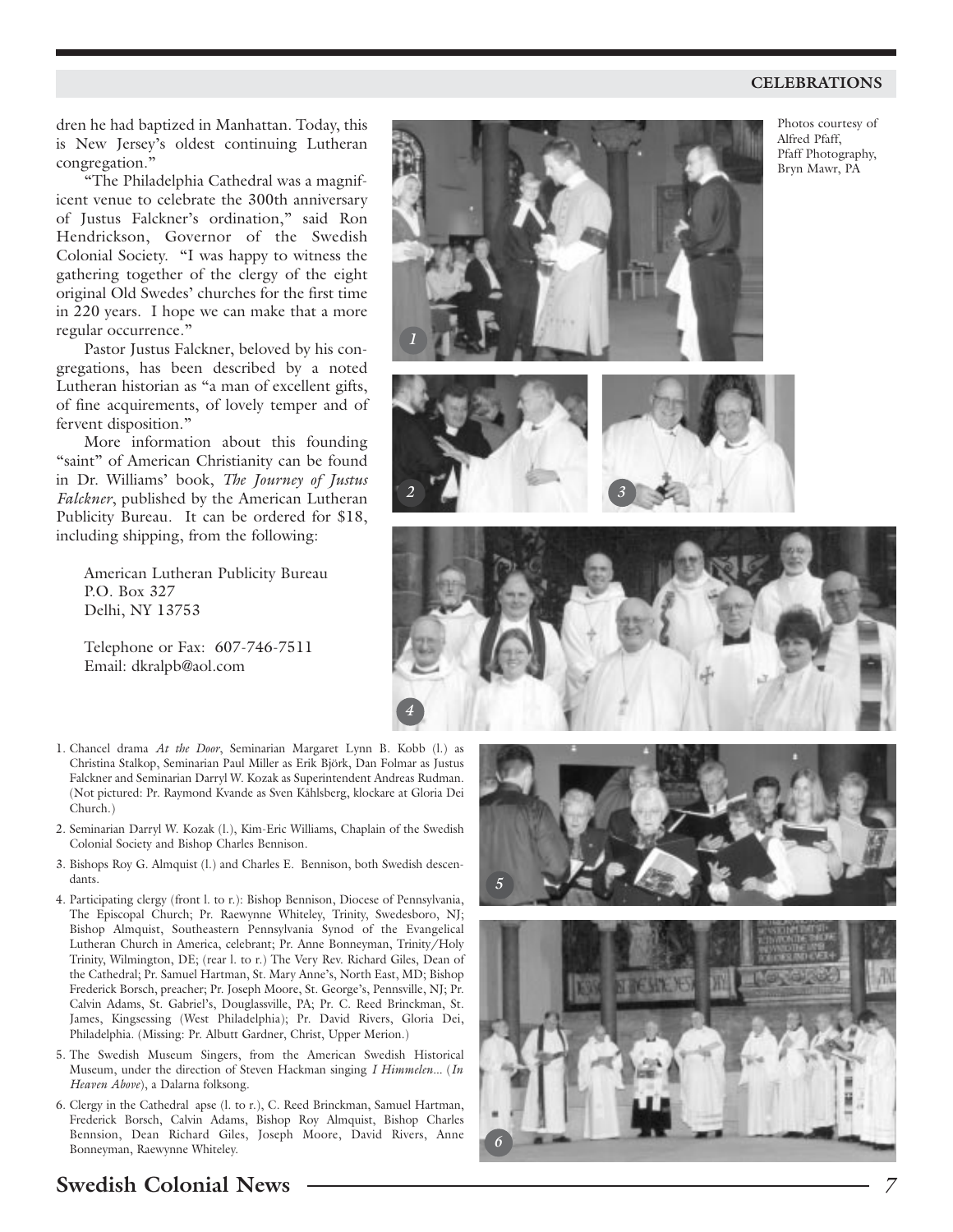### **June 2004 Trip to Sweden**

"A trip of a lifetime filled with special highlights is planned for the New Sweden Delegation during the "Sweden 2004" trip scheduled June 17 through 27, 2004," according to Trip Coordinator James D. Seagers, II.

After a direct SAS flight to Copenhagen, the delegation will stay three days at a deluxe Gothenburg hotel while visiting area cultural attractions, museums and historically significant sites related to travel to America over the past 365 years.

"Beautiful Sweden will be the scenery as the delegation visits Botnaryd, ancestral home of Royal Governor Johan Printz, before head*James D. Seagers*

Stockholm harbor. The nine-day, fully escorted trip to Sweden includes a boat cruise through the sparkling Archipelago enjoying the scenic splendors.

"We are making special arrangements in Sweden that will make this an adventure far beyond normal tourist expectations," said Seagers. Many of those on this unique private excursion are experienced travelers in addition to being members or friends of the Swedish Colonial Society and other Nordic organiza-

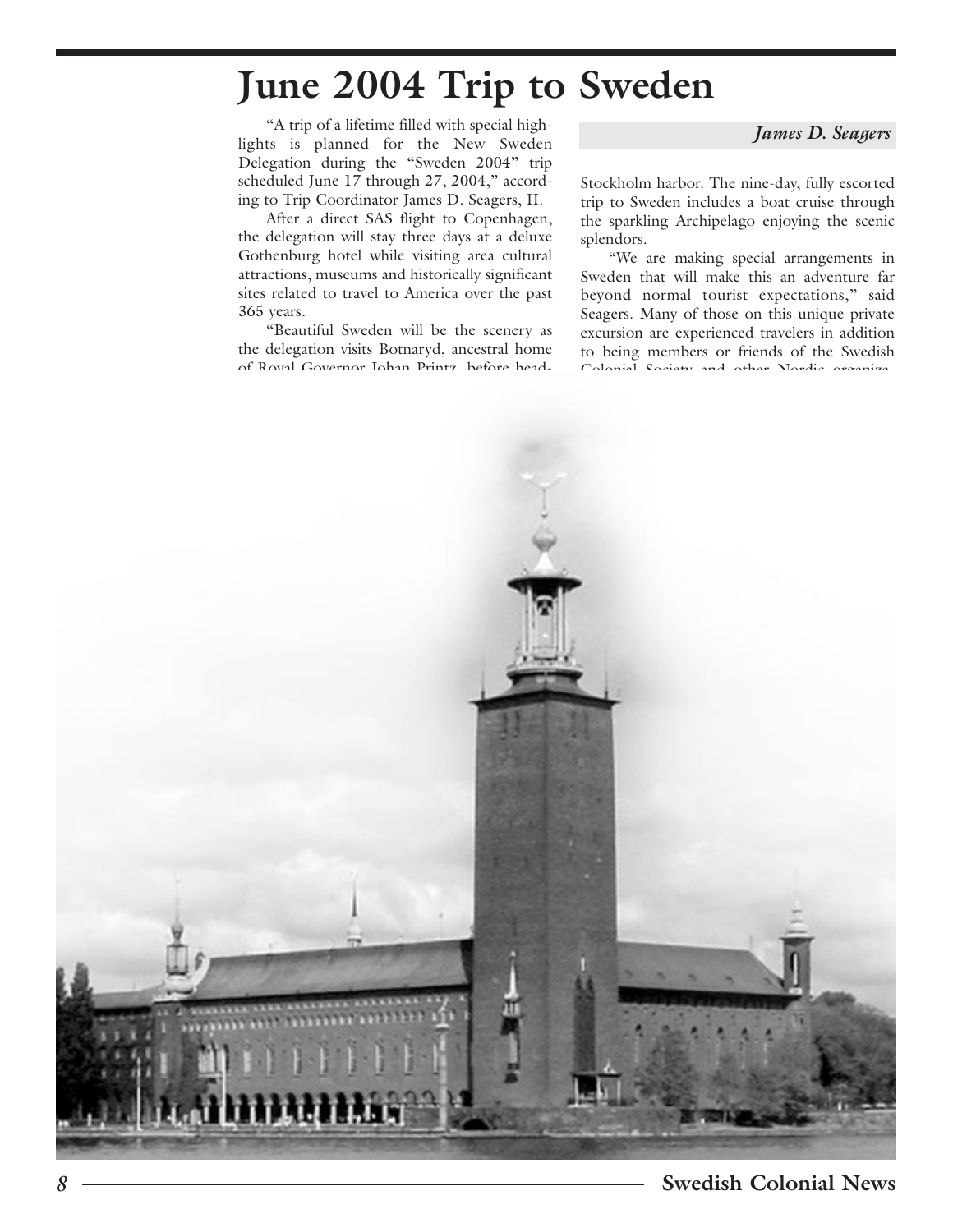#### **CROWN PRINCESS VICTORIA** from page 1

thoroughly-modern Crown Princess was warmly received by a crowd in the Delaware Valley which included descendants of the first pioneers to the area and the Lenape Indians who extended friendship to them.

At the Hendrickson House, the woman who will one day be Sweden's queen admired an altar cloth embroidered by her great-great grandfather, King Gustav V, and observed thoughtfully, "I walk in his footsteps."

"Crown Princess Victoria is a vivacious young lady with a penetrating mind and eye who takes in what is offered and gives back a sense of well-being and grace in our world of violence and strife," said Jo Thompson, Director of the Old Swedes Church Foundation.

Ron Hendrickson, Governor of the Swedish Colonial Society, sponsor of this royal visit, expressed similar sentiments. "The Crown Princess charmed everyone she met. It is easy to see why she is Sweden's most beloved royal."

Catarina Carvalho, a psychology graduate student from Brazil, childhood home of the princess's mother, Queen Silvia, described a spontaneous moment that offered insight into this royal's character. Walking down the gangplank after a tour of the "Kalmar Nyckel," a replica of the ship that brought the first Swedes and Finns to the New World in 1638, the Crown Princess was approached by a little girl who wanted to show off the ring she wore on her index finger. Victoria touched the girl's ring and signaled her appreciation for it with a broad smile. "I knew then we were seeing Victoria, the person, not Victoria, the Crown Princess," said Catarina.

One of the day's highlights was the Crown Princess's meeting with the Lenape, which began with a purification smudging and prayer "to assure that only blessings and good thoughts are brought into the circle," according to Chief Dennis Coker of the Lenape Indian Tribe of Delaware. Lia Gould, reigning Tribal Princess of the Nanticoke-Lenape Indians of New Jersey, presented Victoria with a bouquet of wildflowers as a goodwill offering in remembrance of the peaceful relations that

have existed between America's Native people and the Swedes since colonial times. Seeing the heartfelt joy on the Crown Princess's face as she danced with the Lenape touched many in the crowd. "I was moved by their warmth and sweetness," Victoria told a TV interviewer.

At a reception at the Delaware History Museum, Victoria inspected recently discovered portraits of Holy Trinity's first pastor, Eric Björk, and his wife, Christina Stalcop, on loan from the Nordic Museum, Stockholm, where they were found by Hans Ling of Uppsala, a Stalcop descendant. "I was astonished to see how well-preserved the Swedish heritage sites in America are," said Ling, legal advisor to Sweden's National Heritage Board, who discovered the portraits while researching his family's history through the Swedish Colonial Society's website. "Many young people in Sweden are not aware of the impact the New Sweden Colony had."

Fran Allmond, 365th Jubilee co-chair, brought her grandchildren, Taylor and Nathaniel Long, to the podium to offer a toast to His Majesty, King Carl XVI Gustaf. "As 12 generation descendants of New Sweden settlers, they represent the future of Swedish-Americans just as the Crown Princess represents the future of Swedish royalty. I hope the ties between Sweden and America will grow stronger as my grandchildren and the princess grow older."

Co-chair Sandra Pfaff, whose meticulous planning with other committee members helped events run smoothly, added, "The Crown Princess's warmth, beauty, graciousness, energy, curiosity and emotional depth were evident at every moment during that long day. She managed to find the right words to greet each person, acknowledging their participation in the Jubilee celebration."

Following presentation of the 2003 Spirit of Raoul Wallenberg Award to Sudanese humanitarian, Dr. Haruun Ruun, at the American Swedish Historical Museum in Philadelphia, the Crown Princess flew back to Europe for a few days' rest before departing for Egypt and another round of activities as Sweden's goodwill ambassador to the world.



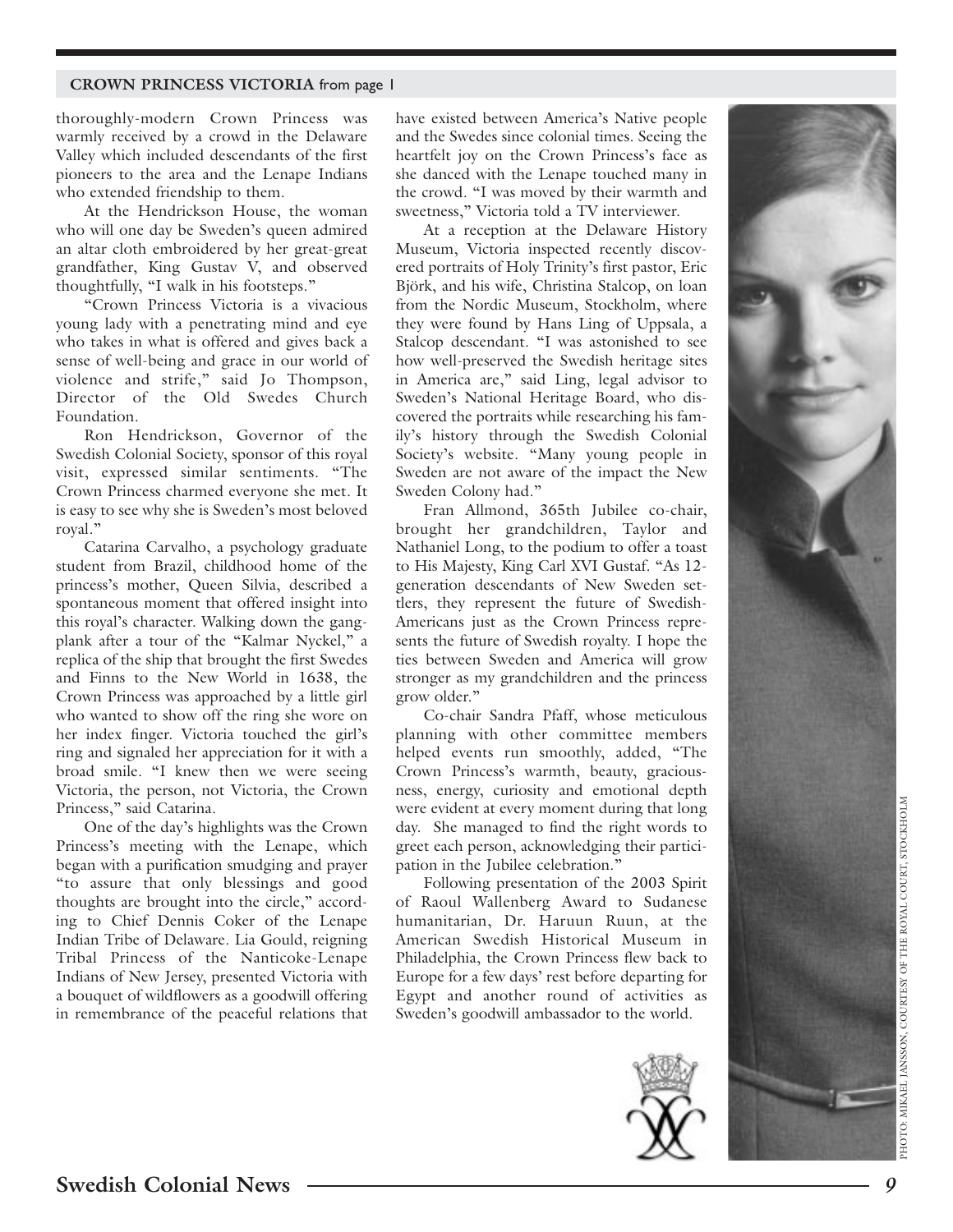

CLAES THORSON

*3*

- 1. Kerstin Eliasson (l.), Agneta Bailey, Claes Thorson and Peter Wahlqvist greet the Crown Princess at the Wilmington train station.
- 2. Jan and Kerstin Eliasson and Crown Princess Victoria meet Mary McCoy and Max Dooley at Holy Trinity Church.
- 3. Coffee and cake at the Christina Center with Crown Princess Victoria and (clockwise) Agneta Bailey, Jan and Kerstin Eliasson, Sandra Pfaff, Elisabeth Tarras-Walberg & Ron Hendrickson.
- 4. Crown Princess Victoria visits with the Hendrickson family: Nancy, Ron, Katie, Rachel and Andrew (seated).
- 5. Jubilee Chairs Fran Almond (l.) and Sandra Pfaff (r.) enjoy Stephanie Sjoeblom's hand painted gift to Crown Princess Victoria.

6. Crown Princess Victoria plants a rhododendron at Holy Trinity under the watchful eye of Luke Hyman.

*4*

- 7. Jo Thompson (c.) leads a royal tour of the sanctuary of Holy Trinity Church.
- 8. Elisabeth Tarras-Walberg (l.), Kerstin Eliasson, Agneta Bailey and Crown Princess Victoria tour the Hendrickson House with Curator Ray Nichols (r.).
- 9. Jo Thompson and Crown Princess Victoria share a light moment at the Hendrickson House.
- 10. Crown Princess Victoria receives flowers from Stockholm native Nora Ramsey.
- 11. Governor Johan Printz (Dave Lewis) welcomes Crown Princess Victoria and Swedish Colonial Society Governor Ron Hendrickson to Ft. Christina Park.

12. Kirsten Seagers welcomes Crown Princess Victoria with flowers to Ft. Christina with help from Sandra Pfaff (l.), Taylor Long and Fran Almond.

*5*

- 13. Delaware Congressman Mike Castle and Wilmington Mayor James Baker make official greetings to the royal contingent at Ft. Christina Park.
- 14. The New Sweden Centre's Garrison at Ft. Christina salute Crown Princess Victoria.
- 15. U.S. Senator Tom Carper (l.), June Peterson and former Delaware Governor Russ Peterson chat with Crown Princess Victoria at the Kalmar Nyckel Shipyard.
- 16. Captain David Hiott greets Crown Princess Victoria at the gang plank to the *Kalmar Nyckel*.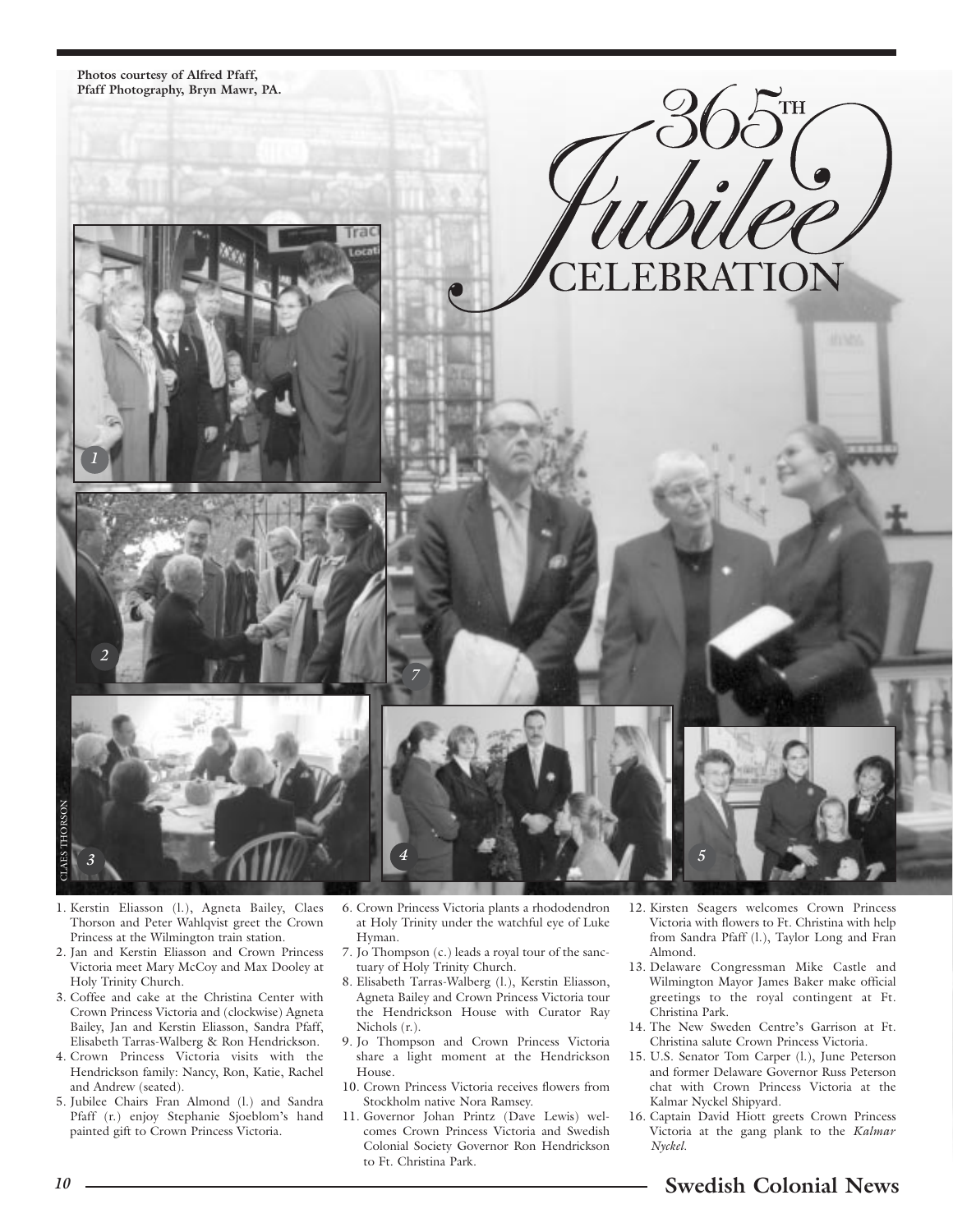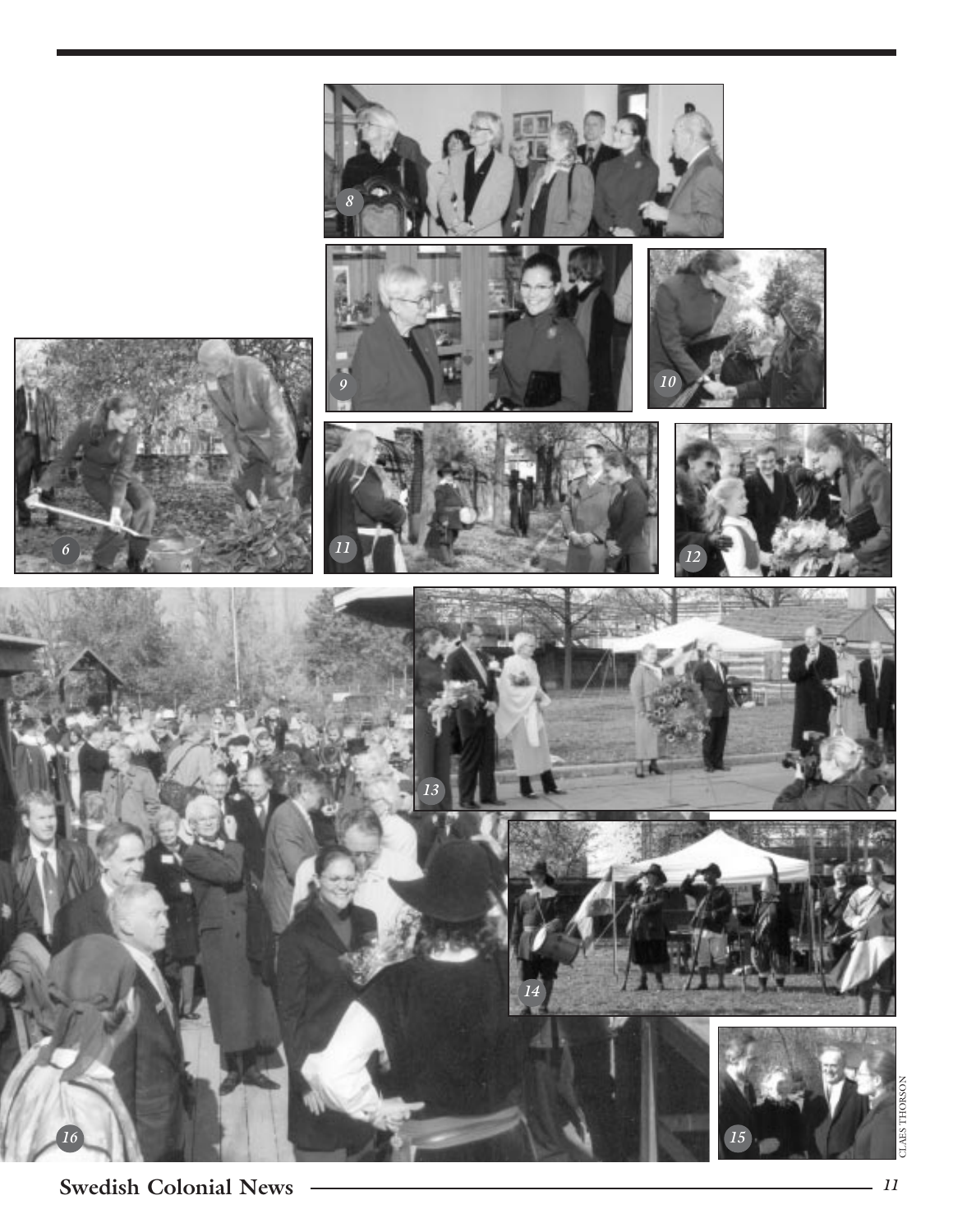

Photos courtesy of Alfred Pfaff, Pfaff Photography, Bryn Mawr, PA.



- 17. Crown Princess Victoria enjoys the ship's bell.
- 18. A royal pose with a royal vessel.
- 19. Kerstin Eliasson savors the burning sweetgrass.
- 20. Crown Princess Victoria purifies in the smoke of the burning sweetgrass offered by Chief Will Moseley.
- 21. Chief Dennis Coker (center) narrates the "Jingle" dance for Crown Princess Victoria and guests at the Kalmar Nyckel Shipyard.
- 22. Crown Princess Victoria receives gifts of friendship from Chief Mark Gould (l.) and Dr. Patrick Johansson (r.).
- 23. Guests enjoy the program at the Delaware History Museum.
- 24. Crown Princess Victoria thanks all for a delightful visit to the New Sweden Colony.
- 25. Historical Society of Delaware Chair Ellen Semple (l.), Sandra Pfaff, Crown Princess Victoria, Fran Allmond, Joan Hoge and Ron Hendrickson pose with the restored paintings of Erik Björk and Christina Stalcop.
- 26. Meta & Hans Ling describe while Crown Princess Victoria examines the Stalcop cup.
- 27. A crowd of well-wishers anxiously awaits Crown Princess Victoria on the steps of the American Swedish Historical Museum.
- 28. General George Washington greets Crown Princess Victoria, Jan and Kerstin Eliasson at the Museum.
- 29. A capacity crowd fills the Grand Hall of the American Swedish Historical Museum for the Raoul Wallenberg Award ceremony.
- 30. Crown Princess Victoria presents the 2003 Raoul Wallenberg Award to Dr. Haruun Ruun.
- 31. A royal smile accompanies a royal signature in the big book of guests to the American Swedish Historical Museum.
- 32. A successful visit to Wilmington and Philadelphia concludes with a stop at Philadelphia International Airport and then home to Washington, D.C.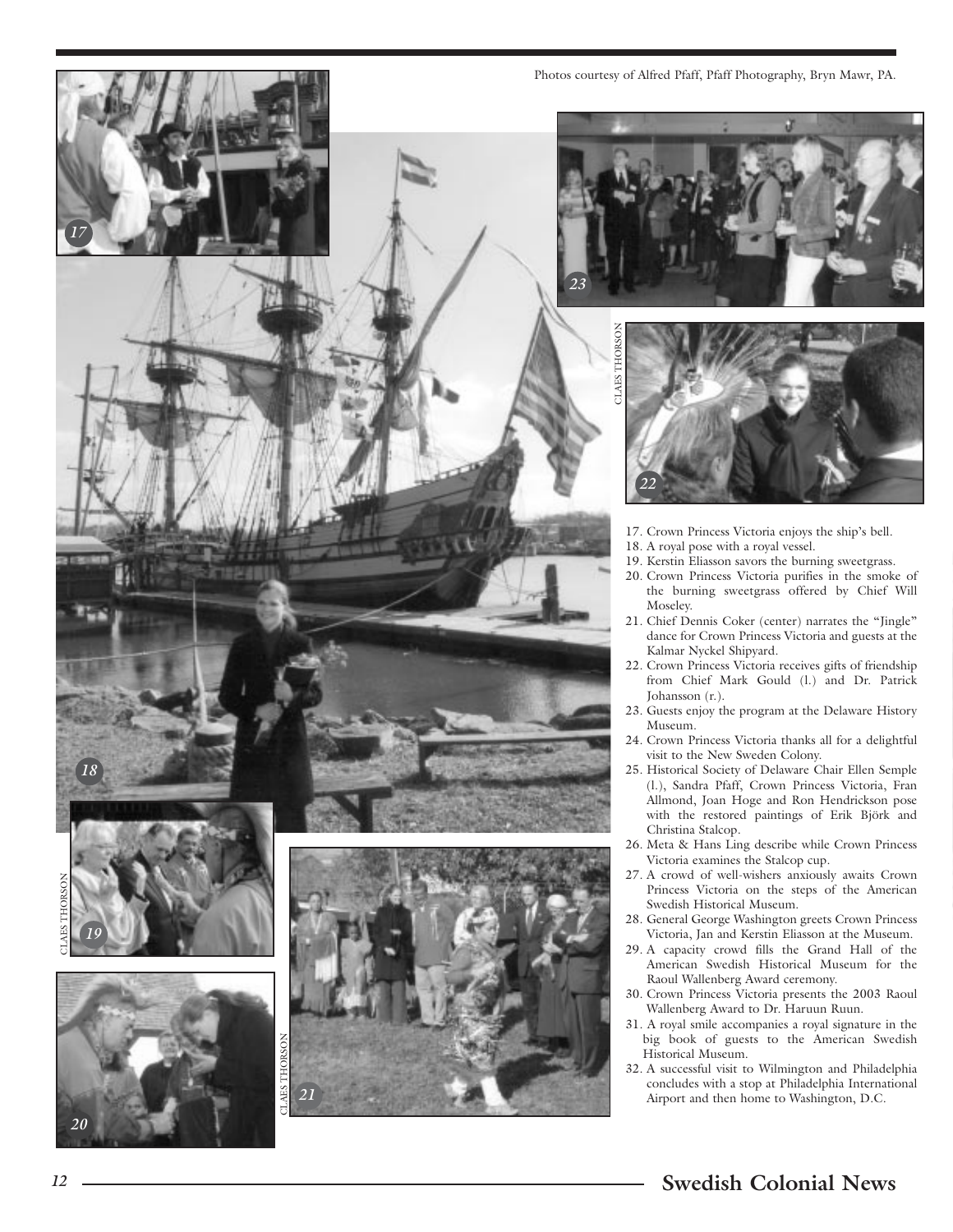















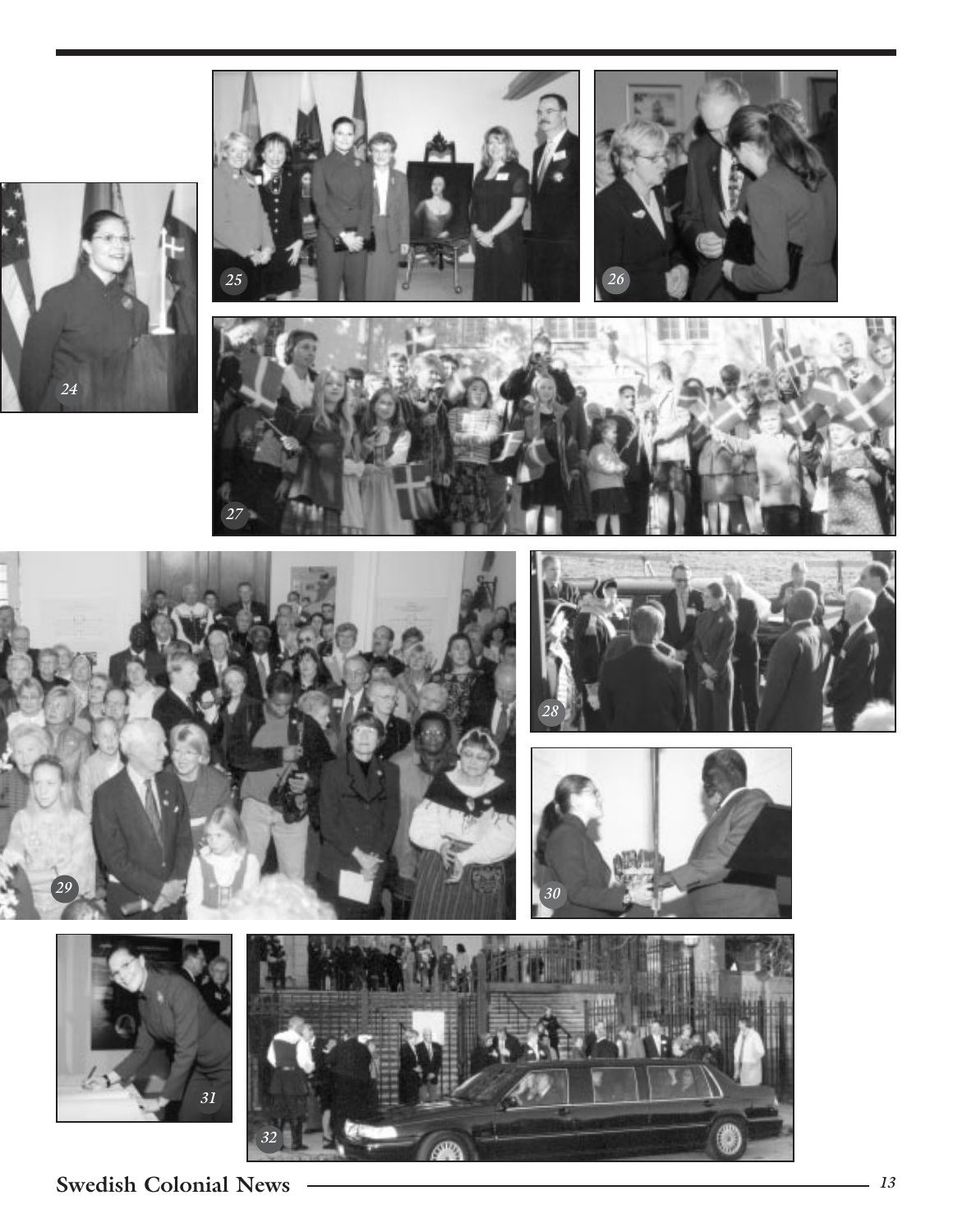Englishman. Unfortunately, with the transfer of sovereignty to William Penn there was no survey made of Anders Petersson's expanded Siamensing estate. It would not be patented officially by Pennsylvania until more than 50 years later. It further appears that a part of Anders Petersson's land was sold or rented to Robert Longshore, an English surveyor who had married Lasse Cock's sister, Martha Cock.

In a 1684 survey of adjoining land owned by the Swedish Justis family, we find the first public record of Anders Petersson's adopted surname (Långåker in Swedish (meaning "long field"), Longacre in English). It is uncertain whether this was descriptive of his land or a play on words, mimicking his new brother-inlaw Robert Longshore.

Anders Petersson and his wife Magdalena Cock were active members of the Swedish log church at Wicaco. As "And. Persson," he was listed among the persons pledging contributions to that church in 1684. When that congregation and its counterpart at Crane Hook were without Swedish ministers or Swedish Bibles and hymn books, they petitioned the King of Sweden on 30 May 1693 asking for help. To the petition was appended the names of the two congregations. The 34th entry of the Wicaco congregation was the name of Anders Pärsson Långåker with "seven souls" in his household. On 30 October 1697, the leaders of both churches signed a letter to William Penn thanking him for allowing the Swedish clergymen to come to Pennsylvania. Among the signers for the Wicaco congregation was Anders Långåker, apparently written in his own hand.

Church records also show that in 1697 Anders Långåker pledged £1.5 annually for Rudman's salary and also gave £5 towards the construction of Gloria Dei (Old Swedes') Church at Wicaco, which was dedicated in 1700. In return, Anders Långåker was assigned a favorable pew, in the second row of the second quarter. On 14 May 1702, he was elected a vestryman and on 20 September 1717, he was elected a church warden.

On the tenth of October in 1718, Andrew Longacre of Kingsessing Township wrote his will, directing that his eldest son Peter receive "the place whereon he now dwells" (60 acres); that his second son Andrew, receive "all the land on which he now liveth on the north side of the King's Road"; and that his youngest son Gabriel receive "the place whereon I now live" after the death of Magdalena. He also

bequeathed to Gabriel two oxen, two cows, one horse, a bed and furniture. The will directed that his daughter Helena was to be "maintained on the plantation whereon I now live for life." He named as executors his wife and his son Andrew. The will was proved two months later, on 10 December 1718.

Andrew Peterson Longacre and his wife Magdalena Cock had ten children, as follows:

1. **Peter Longacre**, born in 1682, married Barbara Friend, 10 Nov. 1705. She was the daughter of Nils Larsson Frände. After his marriage, Peter was given 60 acres of Siamensing lying next to the Schuylkill, which remained his home until he died on 7 May 1739. He was survived by five children:

> Peter Longacre, born c. 1710, married his cousin, Sarah Sträng, daughter of Lars Sträng and Rebecca Friend of Gloucester County. He and Måns Justis acquired title to his father's lands, but lost the same to creditors. Peter died in poverty at the Sträng plantation on Oldmans Creek, Gloucester County NJ, 26 November 1770, survived by his widow Sarah and five daughters.

> Sarah Longacre, born in 1713, married Måns Justis, son of Charles Justis and Margaret Boon, on 4 August 1739. They had two known children (Rebecca and Israel) before Måns deserted her to become a "vagabond." Sarah died 13 May 1754, at the age of 43.

> Israel Longacre, born c. 1715, moved with his younger brothers to Calcon Hook, Lower Darby Township, where he initially lived on the land of his uncle Anders Geörgen. In 1766 he moved to Ridley Township, where he acquired land adjoining the Morton Homestead, near the ferry to Tinicum Island. He was a charter member of St. James (Old Swedes') Church of Kingsessing, founded in 1762, and served as a vestryman of that church from 1772 until his death 23 September 1784. By his wife Susannah, daughter of Peter Justis and Helena Lock of Gloucester County, NJ, Israel had five children, including Peter Longacre (1757-1830), father of James Barton Longacre, who became the Engraver of the Philadelphia Mint.

> Andrew Longacre, born c. 1718, appears to have died in Ridley Township by 1774.

> Gabriel Longacre, born c. 1720, appears to have died in Lower Darby Township by 1768.

2. **Andrew Longacre**, born in 1684, married Elizabeth (parents not identified) about 1705. His father gave him that part of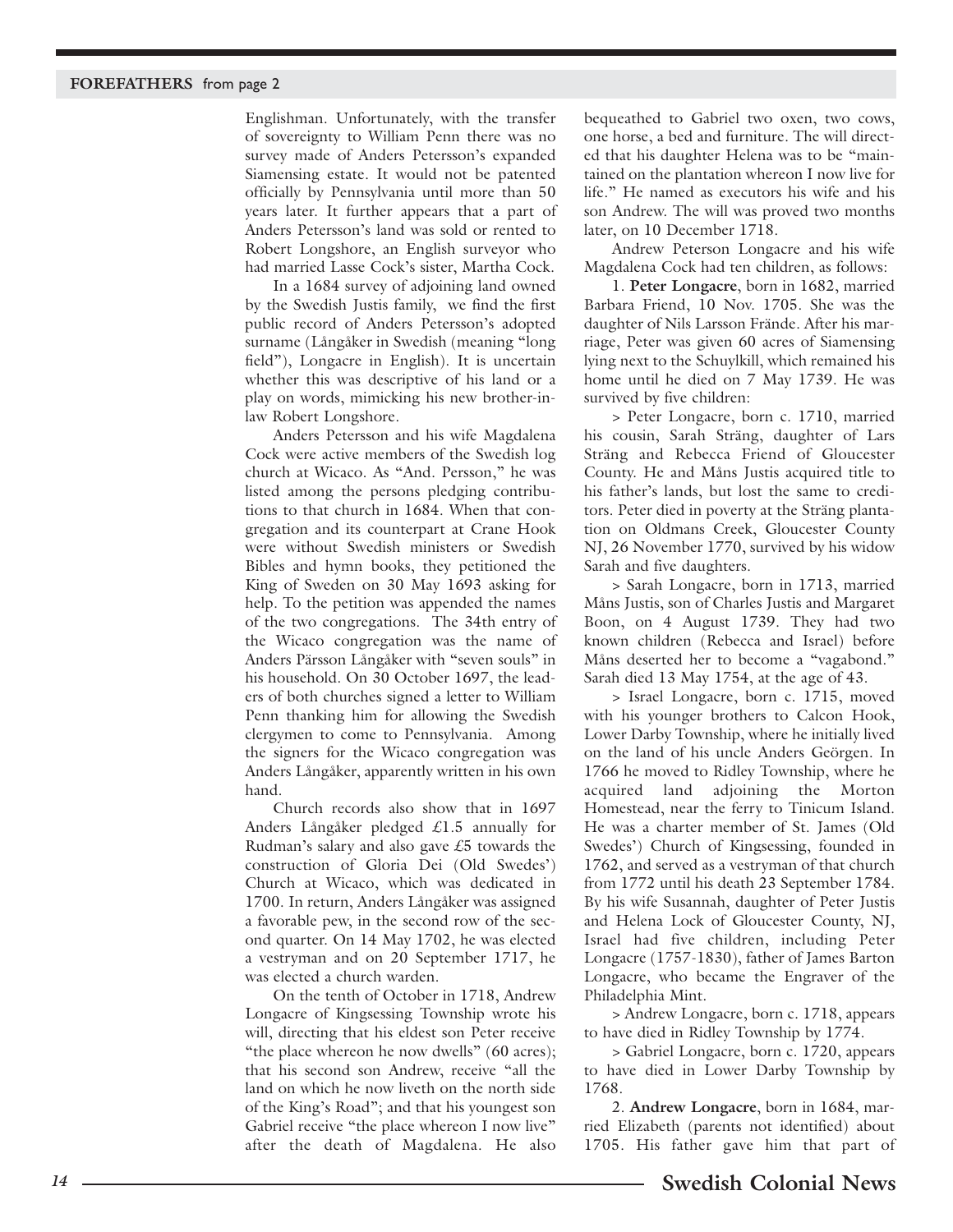Siamensing lying north of the King's Road (Woodland Avenue). He also acquired Gabriel's share of Siamensing lying south of the King's Road. He and his wife Elizabeth sold all of this to Peter Stille of Philadelphia on 24 December 1736 for £133. The family then moved to Calcon Hook to live on the Geörgen plantation. Andrew apparently died soon thereafter. His widow Elizabeth died at Calcon Hook 14 February 1758 at the age of 78. They had two known children:

> Elizabeth Longacre, born c. 1706, married Peter Tussey of New Castle County c. 1725. Their sole surviving child, Elizabeth Tussey, married her cousin Anders Geörgen (Urian), Jr., of Calcon Hook.

> Andrew Longacre, born c. 1712, married Hannah, daughter of Richard Ireson c. 1737. They joined a group of Quakers moving to Frederick County, VA, in the 1740s. The family was active in the Hopewell Friends Meeting in Winchester, VA. Hannah died 4 August 1793 and Andrew died three years later. They had six children (Joseph, Mary, Richard, John, Andrew and Benjamin) and became the forebearers of the "southern" Longacres.

3. **Margaret Longacre**, born in 1688, was living at home in 1697. She was not named in her father's will and probably died before reaching adulthood.

4. **Helena Longacre**, born in 1690, was disabled and living at home in 1718. She died unmarried shortly thereafter.

5. **Maria Longacre**, born in 1692, married Andrew Geörgen [Urian] at Gloria Dei Church in 1717. Her husband was born in 1690, the son of Hans Geörgen and Elisabeth Johansdotter Grelsson. The couple made their home on the Geörgen plantation at Calcon Hook, Lower Darby Township, Chester County, which Andrew inherited from his father. They had two children, Benjamin Geörgen or Urian, born c. 1720, and Anders Geörgen or Urian, Jr., born in 1723. Maria died, probably in the late 1720s. Her husband remarried and died in 1753 at Calcon Hook.

6. **Catharina Longacre**, born in 1696-7, was not mentioned in her father's will and probably died in childhood.

7. **Gabriel Longacre**, born c. 1700, died unmarried in 1723. His will devised his father's home plantation to his four surviving sisters (Maria, Anna, Magdalena and Brita) after the death of his mother.

8. **Anna Longacre**, born c. 1702, married Christopher Lindemeyer (sometimes Linmire) by 1725. He was the son of Niclas Lindemeyer and Christina Jonasdotter (daughter of Jonas Nilsson) and lived on a nearby plantation then owned by his mother Christina and her third husband, Friedrich Schaffenhausen. After the death of her brother Gabriel Longacre and her mother, Ann Linmire was named to administer Gabriel's estate on 7 April 1729. The Schaffenhausen estate having been sold to John Bartram at public auction in 1728 to satisfy a debt to Christopher and Anna, they collected the money and moved to Kent County, DE, where they were living when they conveyed their rights under Gabriel's will to Andrew Longacre, 19 August 1735. Next they moved to Verdrietge Hook, Brandywine Hundred, New Castle County, DE, where Christopher's mother Christina was living with her daughter Anna Maria Schaffenhausen, wife of Olle Tussey. Anna Longacre Linmire was buried by the pastor of Holy Trinity Church in Wilmington on 25 November 1740. She was survived by two children, Andrew Linmire, born 26 Jan. 1732, and Jöran [George] Linmire, born 5 February 1739. In 1743 Christopher moved to Upper Penns Neck, Salem County, NJ, where he married widow Ann Hays. They joined the Moravian Church on Oldman's Creek. Christopher Linmire died in Upper Penns Neck on 7 November 1756.

9. **Magdalena Longacre**, born c. 1704, married John Townsend. On 14 August 1735, John Townsend of Kent County, DE, and his wife Magdalen joined Christopher Linmire of Kent County, DE, and his wife Ann in conveying their rights under the will of Gabriel Longacre to Andrew Longacre of Philadelphia County, husbandman, for £20. On 12 January 1744/5, Magdalene Townsend, widow, was granted administration of the estate of her late husband, John Townsend. On 19 August 1749, Magdalen Townsend, widow, formerly Longacre, quitclaimed any interest in Gabriel's former property to Peter Stille, for five shillings.

10. **Brita Longacre**, born c. 1708, conveyed her share of Gabriel's estate to her sister Ann and Ann's husband, Christopher Linmire, on 1 March 1729. On 15 September 1729, she married Joseph Tetlow in Chester, PA. Not further traced.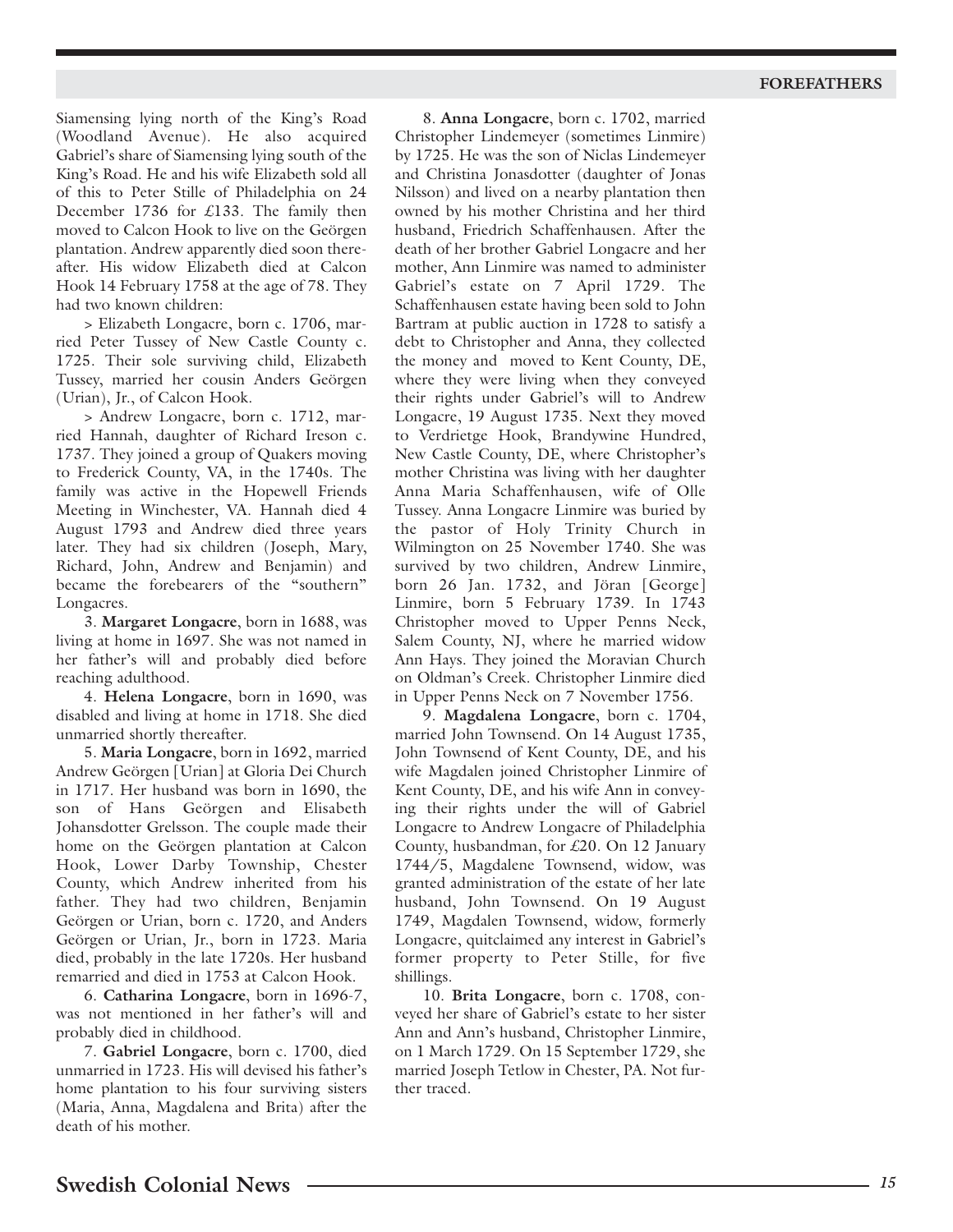### **Third Annual New Sweden History Conference**

On November 15, the Third Annual New Sweden History Conference was held at Trinity Episcopal (Old Swedes') Church in Swedesboro, NJ. As in the previous two years when the Conference was held at the American Swedish Historical Museum, the crowd grew, and a full day of lectures, tours and discussion filled the beautiful autumn day.

This year's conference was entitled, "The Church of Sweden's Mission to the Delaware Valley" and was sited in New Jersey to mark the 300th Anniversary of Trinity Church in Racoon (Sveaborg/Swedesboro).

After a welcome by the dynamic vicar of Trinity Church, The Rev. Dr. Raewynne Whiteley, Edith Rohrman, parish assistant at Trinity Church, provided some background for the congregation and then introduced the Historian and Genealogist of the Swedish Colonial Society, Dr. Peter S. Craig, who spoke on the theme, "From Tinicum to Swedesboro." After Peter's excellent introduction, we heard from James F. Turk of the NJ State Museum, speaking about the congregation after 1770, and then about the restoration of the building from Margaret Westfield. During the fine box lunch across the street in *Kenneth S. Peterson*

the Parish Hall, part of the group went on a tour of the tower and newly strengthened nave roof to see first-hand what the morning's slides had described.

The afternoon session was introduced by the Chaplain of the Swedish Colonial Society, The Rev. Dr. Kim-Eric Williams, who gave an overview of the mission of the Church of Sweden from 1640 until the Revolution, describing the eight congregations.

Two international guests brightened the session. SCS Forefather member Hans Ling, of Uppsala, Legal Advisor to the National Swedish Heritage Board, addressed the question of why the Church of Sweden renewed the mission in 1697. The retired Norwegian Methodist bishop, Ole E. Borgen, then spoke about Wesley and Carl Magnus Wrangel. Unfortunately, time was running short and neither international guest was able to present his entire address. However, a volume of these and other former presentations is in the planning stage and we hope that someday all of our members will have access to the complete texts.

The day ended with Suzanne Geissler Bowles, of William Patterson University, speaking about the linguistic and churchly affinities between the Swedish

Lutherans and the Anglicans.

Next year's November conference has been tentatively scheduled for Wilmington, Delaware. This year's conference was made possible by a grant from the New Jersey Council for the Humanities and The New Jersey Historical Commission of the New Jersey Department of State.

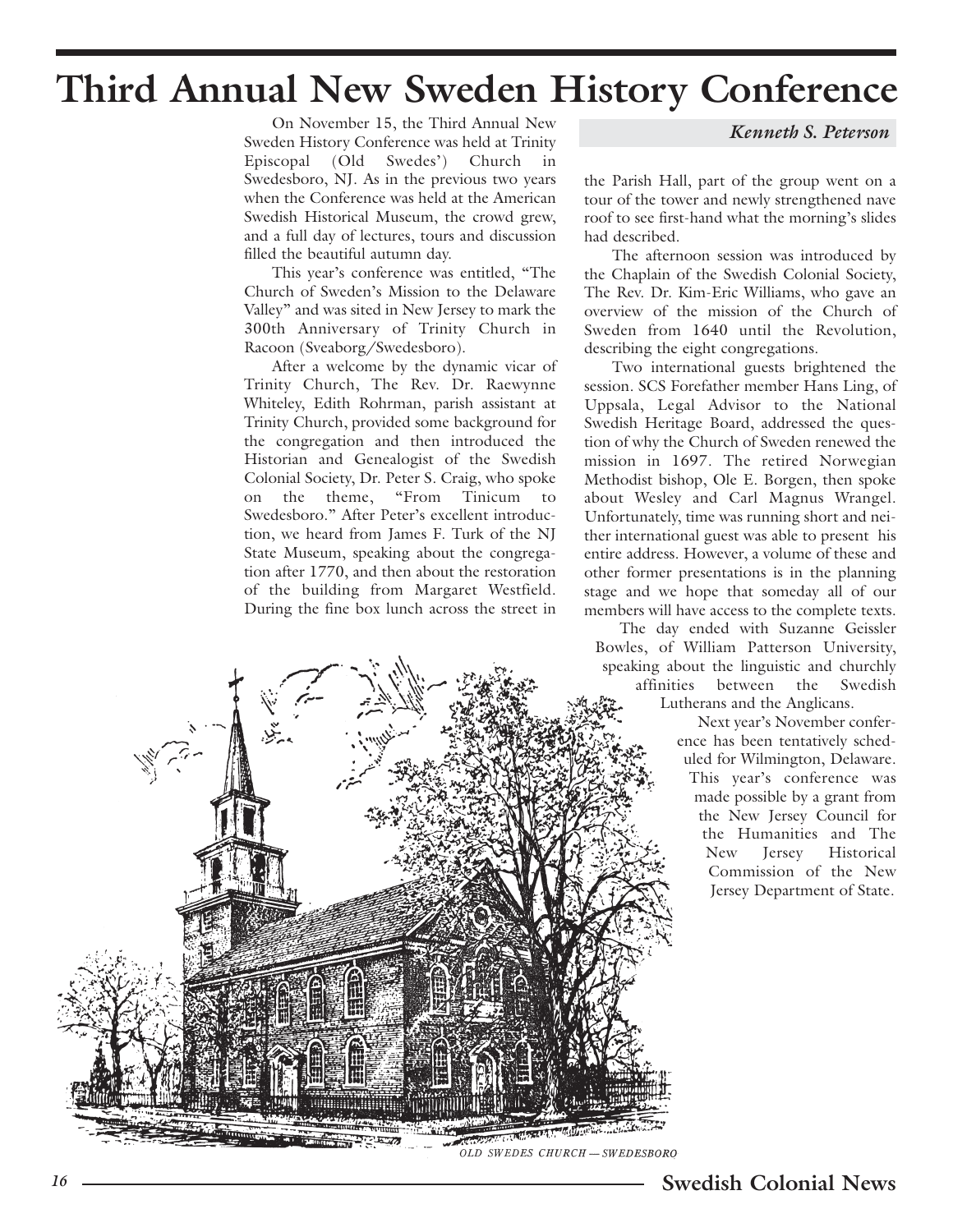### **New Jersey New Sweden Monument To be dedicated on Sweden's National Day: June 6, 2004**

The long-anticipated New Sweden Monument for New Jersey is scheduled for dedication on Sweden's National Day: June 6, 2004, according to Aleasa J. Hogate, who conceived the monument and serves as Project Coordinator.

On October 27, 2003, Pennsville Mayor Carol Wooten assisted in turning over the first shovel of dirt to break ground for the New Jersey monument commemorating the Swedes and Finns who settled in Salem County and elsewhere in West Jersey.

The monument is located in Riverview Beach Park, on Route 49, two miles south of the Delaware Memorial Bridge and southwest of New Jersey Turnpike Exit #1, in Pennsville, NJ.

General Contractor Mike Bianco has started work on the monument. The base and walkway have been completed for the five-ton monolith serpentine rock, donated by Penn-Maryland Quarry. The five-foot obelisk will contain two bronze bas relief plaques, in addition to granite panels engraved with history text and acknowledgement of sponsors who have supported the monument.

The Pennsville Township Historical Society has spearheaded the drive to build the monument. Organization and corporate sponsors to date include the New Sweden Centre, Swedish Colonial Society, Delaware Swedish Colonial Society, Delaware Valley Finnish Americans, Finnish-American Society of the Delaware Valley, Swedish Women's Educational Association of NJ, Pennsville Township Historical Society, Delaware River and Bay Authority, Women's Club of Pennsville, Pennsville National Bank, Mannington Mills, and J.C. Cook's Riverview Inn.

The monument honors the earliest permanent European settlers to the Delaware Valley and provides a new tourist attraction at Riverview Beach Park, famous for Pennsville Township's annual Septemberfest.

The township's Mayor and Council have authorized a prime location for the monument. The township's Recreation Department supervises the site on the current Delaware River Walk at Pennsville.

The picturesque community park, with walking trails, playground, picnic area and a fantastic river front view of the Delaware Memorial Bridge, once made Pennsville home of one the most popular amusement parks in the Delaware Valley.

The monument will be located near the foot of the former Wilson Line pier, where for decades the excursion boats brought visitors to Riverview Beach Park before closing in 1968. The township acquired the property and has since developed it as one of the most scenic areas along the Delaware River. There are proposals to rebuild the Wilson Line pier in order to restore river access.

Hogate, who lives in Pennsville, initiated the "grass roots" undertaking to create a permanent memorial to honor the Swedes and Finns who settled in West Jersey in the 17th

continued on page 18

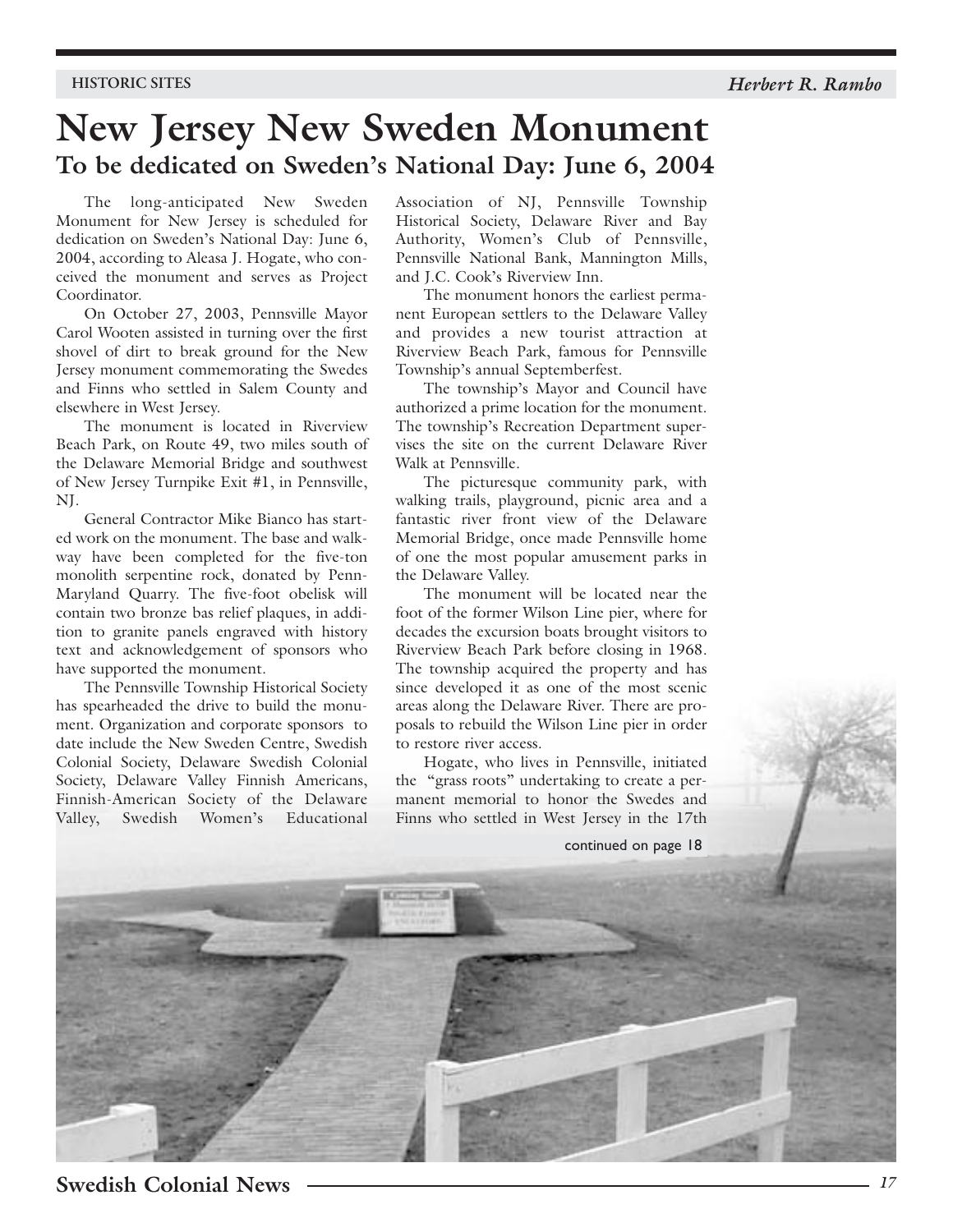century. She was recently the recipient of the SWEA (Swedish Women's Educational Association of New Jersey), 2003 cultural scholarship to create a bronze plaque for Salem County's new historic landmark.

A Forefather member and Recording Secretary for the Swedish Colonial Society, Hogate is also a board member for the New Sweden Centre, charter life member of the Pennsville Township Historical Society, member of the Kalmar Nyckel Association, Salem County Historical Society, Friends of the Log Cabin and the Durham Historical Society.

Hogate is a descendant of Anders Larson Dalbo of Dalsland, Sweden, who came to the Delaware Valley on the *Kalmar Nyckel* in 1640 with the first settlers to New Sweden Colony.

Martha Rogers, first President of the Pennsville Township Historical Society, has supported this undertaking and worked tirelessly to help bring the monument to fruition. The prime objective has been to put a spotlight on South Jersey's Swedish and Finnish heritage by creating a unique and lasting landmark

along the Delaware River. This monument will not only be a place to take photos, but will also serve to remind visitors of future generations of the Delaware Valley's Swedish and Finnish heritage.

Hogate has lectured throughout the Delaware Valley in the persona of her ancestor "Elisabeth Dalbo," promoting Swedish heritage. The honorariums, individual gifts and donations she receives have been deposited into a dedicated fund established by the Pennsville Township Historical Society for this project.

"I consider this a "stepping stone" (pun intended) to renew interest in our early Delaware Valley history. My long-range objective is to have a Scandinavian "church boat" built in Salem County," Hogate said.

For more information visit: **www.SwedishHeritage.us**; or **www.scandinavica.com/culture/newworld/delaware.htm**; or call 856-678-5511; or send email to goaleasa@juno.com.

### **Patrons, Officers & Councillors**

*High Patron* His Majesty Carl XVI Gustaf King of Sweden

*Deputy High Patron* Her Royal Highness Crown Princess Victoria

*Patron* His Excellency Jan Eliasson Ambassador of Sweden

*Deputy Patron* The Honorable Olle Wästberg Consul General of Sweden

*Associate Patron* Hon. Agneta Hägglund Bailey Consul of Sweden

#### *Honorary Governors*

Herbert R. Rambo William B. Neal John C. Cameron, Esq. Wallace F. Richter Dr. Erik G.M. Törnqvist Conrad Wilson

*Governor* Ronald Hendrickson *Senior Deputy Governor Chaplain - Archivist* 

The Rev. Dr. Kim-Eric Williams *Junior Deputy Governor* 

Jayne S. Huntington

*Secretary - Treasurer*  The Very Rev. David B. Rivers

> *Recording Secretary*  Aleasa J. Hogate

*Registrar* Doriney Seagers

*Captain of the Color Guard* Kenneth S. Peterson

> *Counselor*  Gordon L. Keen, Esq.

*Historian* Dr. Peter S. Craig, F.A.S.G.

*Deputy Governor - Emeritus* Mrs. George C. McFarland

*Councillors* Frances O. Allmond David R. Anderson Britt M. Apell Marie B. Boisvert Sally Bridwell Julie Jensen Bryan DeAnn Clancy Beth Linnerson-Daly Brian Daly Lennart Hagegård Christina W. Lassen David E. Lewis Marianne E. Mackenzie Alfred J. Nicolosi Sandra S. Pfaff Ellen T. Rye James D. Seagers Earl E. Seppälä Katarina K. Sheronas Linda R. Smith Susan B. Spackman Richard L. Steadham Richard L. Waldron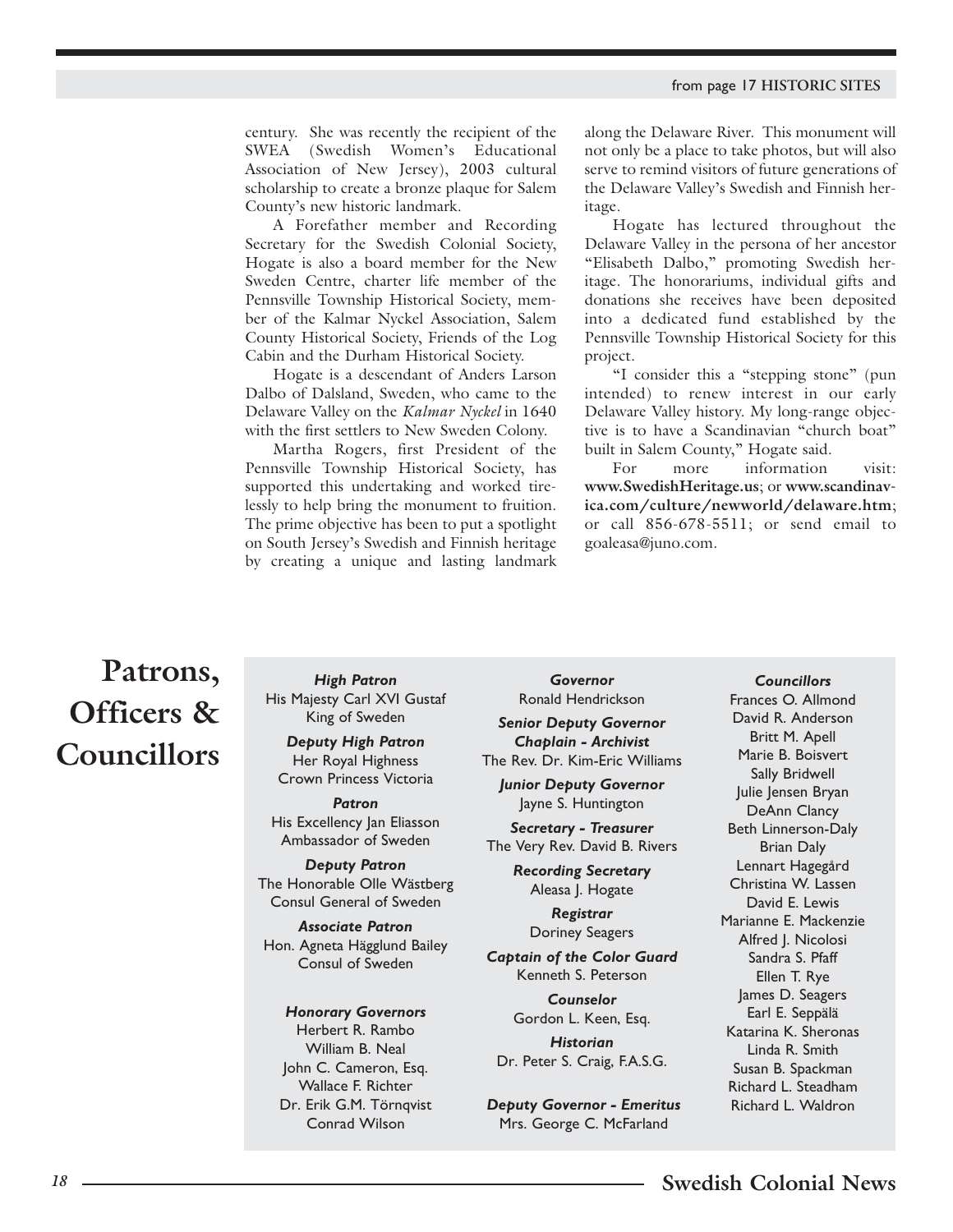# **Membership**

### **NEW FOREFATHER MEMBERS \_\_\_\_\_\_\_\_\_\_\_\_\_\_\_\_\_\_\_\_\_\_\_\_\_\_\_\_\_\_\_\_\_\_\_\_\_\_\_\_\_\_\_\_\_\_\_\_\_\_\_\_\_\_\_\_\_\_\_\_\_\_\_\_\_\_\_\_\_\_\_\_\_\_\_ MEMBERS\_\_\_\_\_\_\_\_\_\_\_\_\_\_\_\_\_\_\_\_\_\_\_\_\_\_\_\_\_\_\_\_\_\_\_\_\_\_\_\_\_\_\_\_\_\_\_\_\_\_\_**

Active members of the Swedish Colonial Society may apply for recognition as "Forefather Members" if they can prove descent from Swedish colonists arriving in the United States prior to the Treaty of Paris, marking the close of the Revolutionary War, in 1783. Application forms may be obtained from the SCS website <**www.ColonialSwedes.org**> or from Dr. Peter S. Craig, 3406 Macomb St., NW, Washington, DC 20016.

**Linda Carol Hooper,** Dallas, TX, descended from Peter Gunnarsson Rambo through his daughter, Gertrude, who married Anders Bengtsson and their son, Andrew Bankson, of Byberry Township, Philadelphia County, PA.

**Carlisle Skeen,** Elkton, MD**; Christopher Kevin Skeen,** Lexington, MN**; Carrie Skeen Reynolds,** Greenwich, CT**; and Branden Alexander Skeen,** Hockessin, DE, descended from Johan Andersson Stålkofta of New Sweden through his son, Peter Stalcop, and the latter's daughter, Maria, who married Hans Jurgen Smit of Falun, Sweden, and New Castle County, DE.

**Virginia Ann Moore,** Dallas, TX, descended from Johan Gustafsson of New Sweden through his son, Peter Justis, and the latter's son, Peter Justice, of Gloucester County, NJ.

**Emily Ann Howell,** Dallas, TX, descended from Johan Gustafsson of New Sweden through his son, Peter Justis, and the latter's son, Peter Justice of Gloucester County, NJ.

**Alice C. Byrnes,** Green Bay, WI, descended from Charles Springer through his son Charles Springer, Jr. and the latter's son, Charles Springer, III, of Monocacy Manor, Frederick County, MD.

**Larry W. Penwell, Ph.D.,** Arlington, VA, descended from Jonas Nilsson of New Sweden through his son, Måns Jonasson and the latter's daughter, Magdalena Jones.

**Lester W. Enochs,** Terre Haute, IN, descended from Garret Enochs and his Swedish wife, Gertrude, through their eldest son, Enoch Enochson and the latter's son, John Enochs, of Rowan County, NC.

### FAMILY MEMBERS

Dr. and Mrs. Michael Eakins, East Windsor, NJ Ulla H.M. Martz and Anna-Marie Martz, Oresfield, PA Lester Warren Enochs and Family, Terre Haute, IN Virginia A. Moore and Emily Ann Howe, Dallas, TX Theodore J. Hazlett, Jr., and Family, Wilmington, DE Governor and Mrs. Russell W. Peterson, Wilmington, DE John S. Hibschman and Family, Reading, PA Ciro and Laura Poppiti, Wilmington, DE Dale J.J. Leppard/Susan Riley Leppard, Mechanicsburg, PA Leslie Carlisle Skeen and Family, Elkton, MD Paul C. and JoAnn Locke, Harleysville, PA William Alfred West and Family, Kansas City, MO

### **INDIVIDUAL MEMBERS \_\_\_\_\_\_\_\_\_\_\_\_\_\_\_\_\_\_\_\_\_\_\_\_\_\_\_\_\_\_\_\_\_\_\_\_\_\_\_\_\_\_\_\_\_\_\_\_\_\_\_\_\_\_\_\_\_\_\_\_\_\_\_\_\_\_\_\_\_\_\_\_\_\_\_\_\_\_\_\_\_**

Lewis Stetson Allen, Pride's Crossing, MA Joseph J. Pepe, Kinston, NC Alice C. Byrnes, Green Bay, WI Linda Sharp Ray, Pittsburgh, PA Sally Gilrain, Montville, NJ and Mary Anne Ralph Robinson, Fremont, CA The Rev. Canon Paul C. Hewett, Phoenixville, PA Mike Sjoeblom, Napa, CA Barbara Jean Paulson Hines, Uhrichsville, OH Amanda Smith, Philadelphia, PA Carol Hooper, Dallas, TX Wesley Hoke Smith, Baltimore, MD Erik Jansson, Kalmar, Sweden Barbara Ann Wescott, Moreno Valley, CA Larry W. Penwell, Ph.D., Arlington, VA

### ORGANIZATIONS

Finnish American Society of the Delaware Valley, Thorndale, PA The Priory of Saint James of Jerusalem, S.M.O.T.J., Mechanicsburg, PA

## **In Memoriam**

Herbert W. Gullberg, Honorary Governor, 1982-1984, died recently after an extended illness. Expressions of sympathy and appreciation may be sent to Mrs. Herbert W. Gullberg, P.O. Box 189, Moylan, PA 19065-0189.